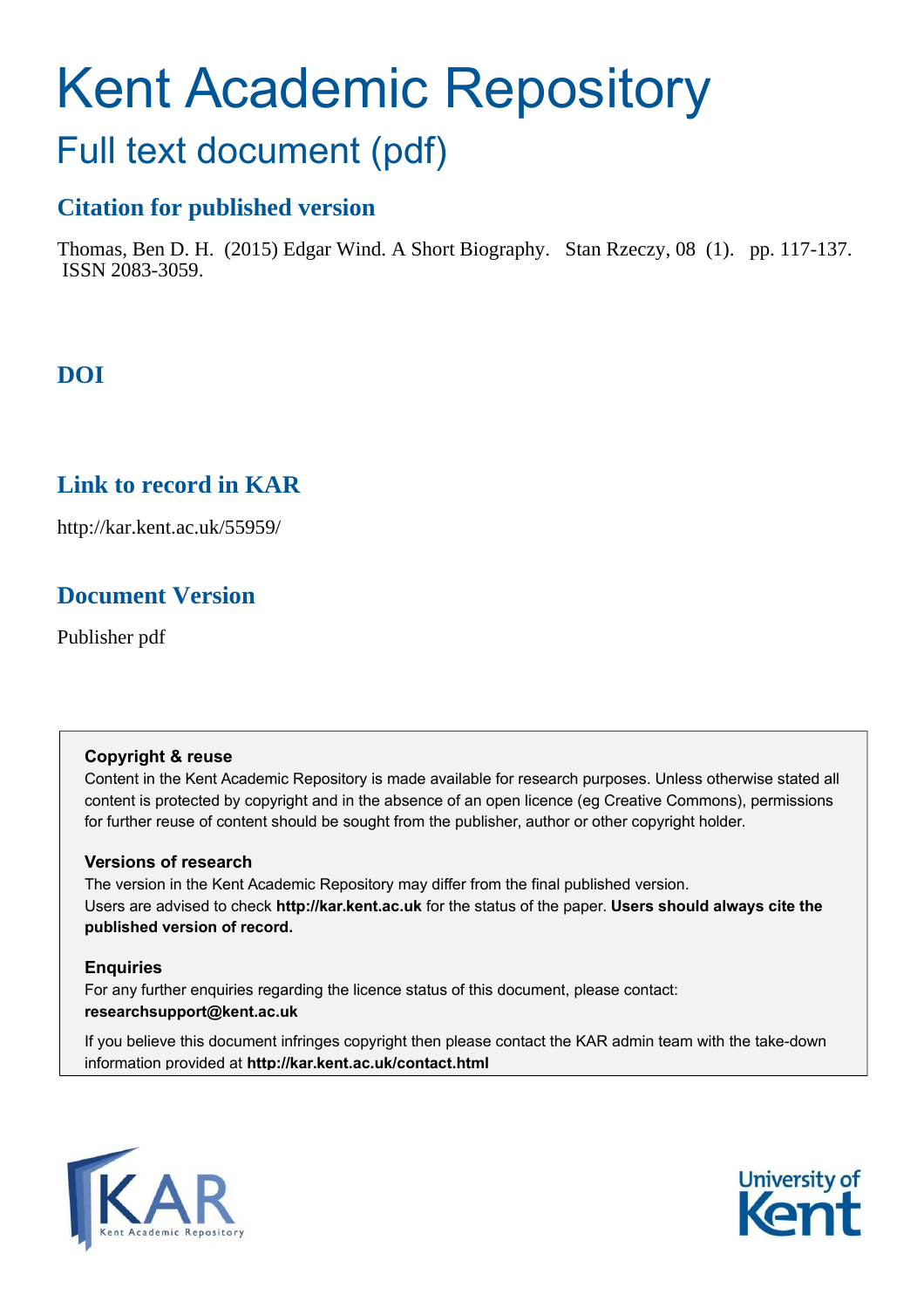## **EDGAR WIND. A SHORT BIOGRAPHY**

Ben Thomas University of Kent

Edgar Marcel Wind (1900-1971), philosopher and art historian, was born at 5 Passauerstrasse, Charlottenburg, Berlin on 14 May 1900, one of two children of Maurice Delmar Wind (d. 1914) and his Romanian wife Laura Szilard (d. 1947). Wind's father was a wealthy Argentinean merchant of Russian Jewish extraction who exported optical instruments to South America. Wind grew up in a cosmopolitan and polyglot environment, attending the Kaiser-Friedrich-Schule in Charlottenburg (1906–1918), and also benefiting from his father's excellent library. In 1918 he commenced studies at the University of Berlin in classics, philosophy and art history, supervised by Adolph Goldschmidt. The following year he attended the lectures of Edmund Husserl and Martin Heidegger in Freiburg, and those of Max Dvorak, Julius von Schlosser and Josef Strzygowski in Vienna. Unimpressed, however, with the "reigning sovereigns", Wind turned to Hamburg University where he became Erwin Panofsky's first pupil, and engaged with the Neo-Kantianism of Ernst Cassirer.

In his doctoral thesis of 1922 Ästhetischer und kunstwissenscaftlicher-Gegenstand, examined by Erwin Panofsky and Ernst Cassirer, Wind rejected romantic and formalist approaches to the appreciation of art which emphasized aesthetic response over historical analysis (Wind 1924, Wind 2011, Wind 1925: 438–486). Wind's concern in his dissertation was to explore the methodological paradox that the art historian's attempts at rational scientific analysis were grounded on aesthetic judgments that were intrinsically irrational: an insoluble contradiction. He was concerned to analyze Kantian concepts of aesthetic judgment, and how the object of aesthetic judgement is transformed into an object of historical analysis through emphasizing the role of style<sup>1</sup>. In a related article published in 1925, Wind demonstrated how, distinguishing between aesthetics and art theory, the art critic and art

<sup>&</sup>lt;sup>1</sup> For Wind's doctoral dissertation and his early philosophical work on art historical methodlogy see: Ferretti 1991: 346–357.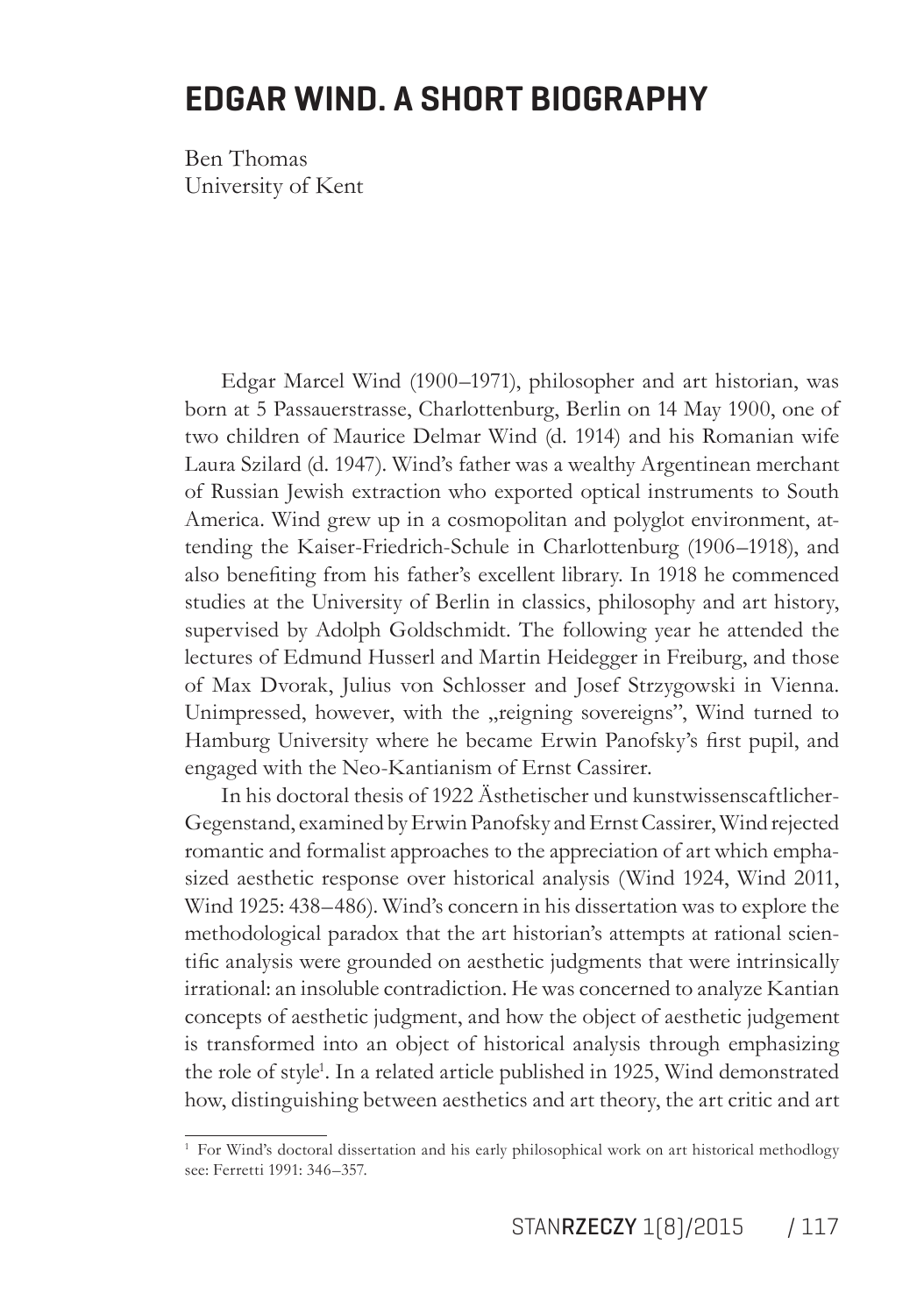historian were both engaged in critical analysis and judged the artist's performance according to a hypothetical rather than categorical imperative, the first as solutions to artistic problems, the second as historical events (Wind 1925c: 350–359). Wind would later summarize his approach as one which demonstrated that the intellect aided, rather than thwarted, the imagination in producing great works of art: "I have tried to develop a method of interpreting pictures which shows how ideas are translated into images, and images sustained by ideas"<sup>2</sup>. Wind would also later recall how he accidentally met Panofsky on the way to the examination of his doctorate on 29 July 1922 – an intriguing anecdote that suggests the mutual respect and inluence that existed between these two scholars at this time. While they were walking in the street Wind and Panofsky had "a long and funny conversation", but then as they approached the university Panofsky felt "our intimacy might be regarded as unbecoming in oficial quarters' and suggested that Wind go in first while he walked around the building. "On his arrival he greeted me as if he had never seen me in his life" (Heckscher 1969: 12–13).

At the height of the German depression in 1924, Wind left for the United States. After briefly teaching French and Mathematics in New York High Schools, he was appointed Lecturer in Philosophy at the University of North Carolina at Chapel Hill, where he encountered and was profoundly inluenced by the pragmatism of Charles Sanders Peirce. Wind always acknowledged Peirce, along with Aby Warburg, as one of the two fundamental inluences on his thought. A sense of Windís philosophical range, acute insight, and shifting position can be glimpsed in a series of reviews written at this time for the Journal of Philosophy, notably the 1925 summary report on contemporary trends in German philosophy which ranges from the Marburg School Neo-Kantianism of Hermann Cohen to the phenomenological approach of Edmund Husserl (Wind 1925a: 477–493). The bulk of this article involves a respectful account of Ernst Cassirer's development of Neo-Kantianism in a more cultural direction and a critique of Heinrich Rickert's philosophy. It was during this first American period of Wind's life that he met his first wife Ruth Hatch, to whom he was married from 1926 until 1934.

On his return to Hamburg in 1927, Wind met Aby Warburg, becoming his personal research assistant at the Bibliothek Warburg, the extraordinary private research institute and library created by Aby Warburg and dedicated to the cultural historical study of the afterlife of classical cultures. Warburg's example had a decisive impact on Wind's development as a scholar,

<sup>2</sup> Wind Archive, Special Collections, Bodleian Library, Oxford (hereafter Wind Archive), I, 9, VI: application for a Guggenheim grant, 1950.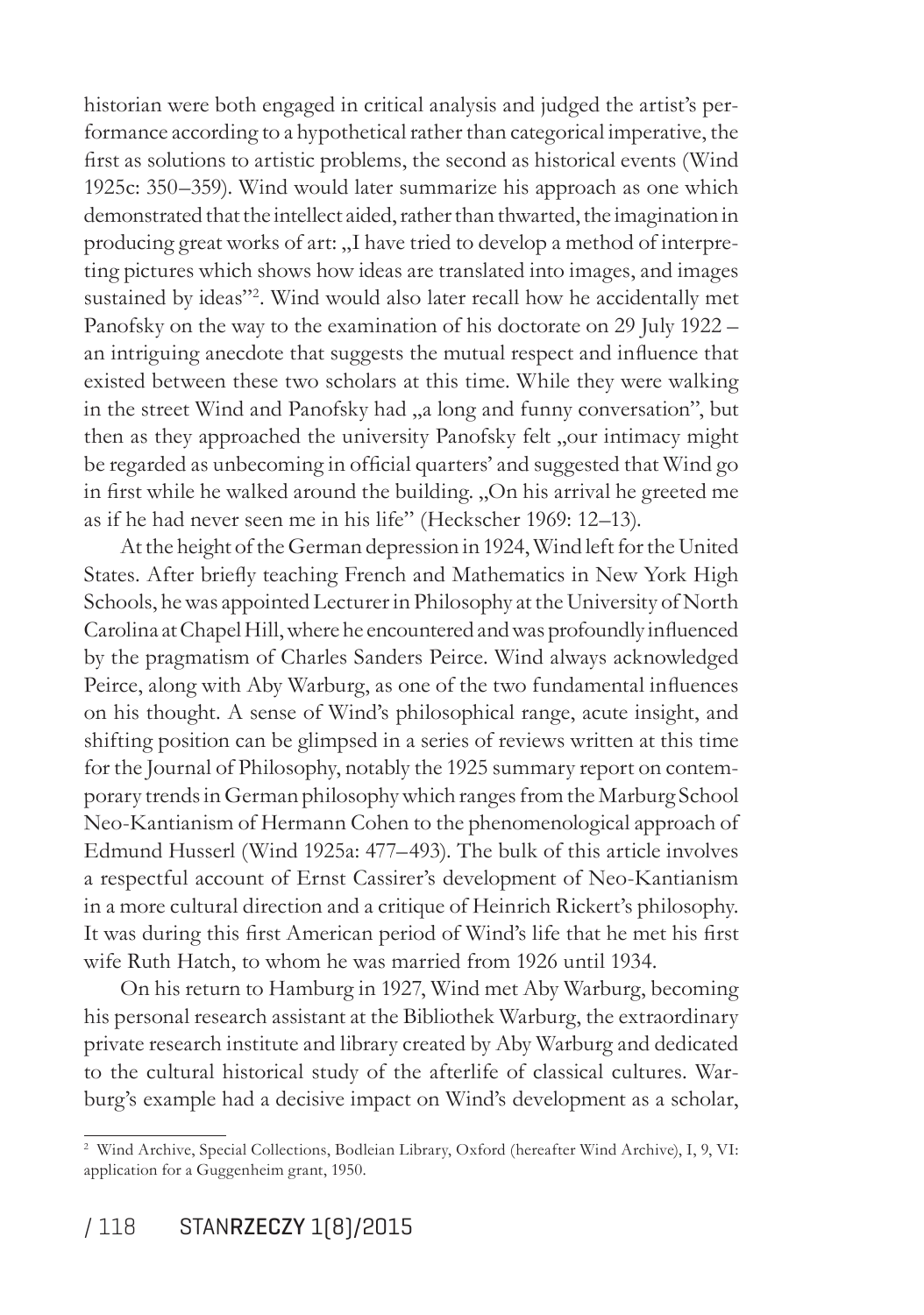encouraging him  $-$  previously a philosopher and theoretician concerned with the methodological problems of art history  $-$  to concentrate on significant historical detail and its creative transformation into cultural imagery. Warburg, in turn, was impressed by Wind, remarking "Ich vergesse immer dafl Sie eingeschulter Kunsthistoriker sind. Sie haben es ja so nett mit dem Denken"<sup>3</sup>. In 1930, after Warburg's death, Wind delivered an important lecture on "Warburg's Concept of Kulturwissenschaft" which gave a lucid explanation of the theory of the polarity of the symbol, and distanced Warburg's method from the formalist art historical approaches of Alois Riegl and Heinrich Wölfflin (Wind 1931: 163–179)<sup>4</sup>. The intellectual closeness of Wind and Warburg during this period was acknowledged by other members of the Warburg circle like Fritz Saxl and Gertrud Bing, and from the evidence of a letter written to Jean Seznec in 1954 it seems that Wind felt continually haunted by the burden of responsibility, towards his library and ideas, that Warburg's personal trust in him implied<sup>5</sup>.

Wind became a Privatdozent at Hamburg University in 1930 following the completion of his Habilitationsschrift Das Experiment und die Metaphysik (Wind 1934)<sup>6</sup>. This remarkable philosophical work tackled the problem of circular argument in both the sciences and humanities, advanced a theory of the experiment based on "internal delimitation" as an empirical method for testing hypotheses, and proposed ways in which Kant's four cosmological antinomies could be resolved through a critique of their underlying Newtonian assumptions regarding space and time in the light of scientific advances such as the theory of relativity and quantum mechanics. Fundamental here is Wind's notion of "embodiment" – the conceptual link between a pragmatist revision of Kant and a Warburgian understanding of the symbol. Unfortunately, Wind's philosophical masterpiece fell victim to the political changes occurring in Germany (it was only published in 1934), and it had very few readers. One of these was Cassirer, who saw it as a lapse into empiricism. Wind later recalled: "I am sorry to say it made that amiable man extremely angry" (Wind 1958: 297)<sup>7</sup>.

<sup>&</sup>lt;sup>3</sup> Buschendorf 1993: 85 ("I always forget that you are a trained art historian. You know how to think so nicely").

<sup>4</sup> Reprinted in translation in the posthumous collection of essays: Wind 2009: 20–35. See also: Wind 2009: 83–111.

<sup>&</sup>lt;sup>5</sup> Letter to J. Seznec (Wind Archive, I, 5, IV): the dying Warburg had confided in Wind that "«C'est simple. J'aurais toujours peur de mourir et vous savez pourquoi. Mais Depuis que vous êtes dans cette bibliothèque, je n'ai plus peur; je sais que tout ira bien quand je serai parti». Il est mort un mois plus tard".

<sup>6</sup> Second German edition: Wind 2001a; English translation: Wind 2001b.

<sup>7</sup> See also: Engel 2012: 369–392.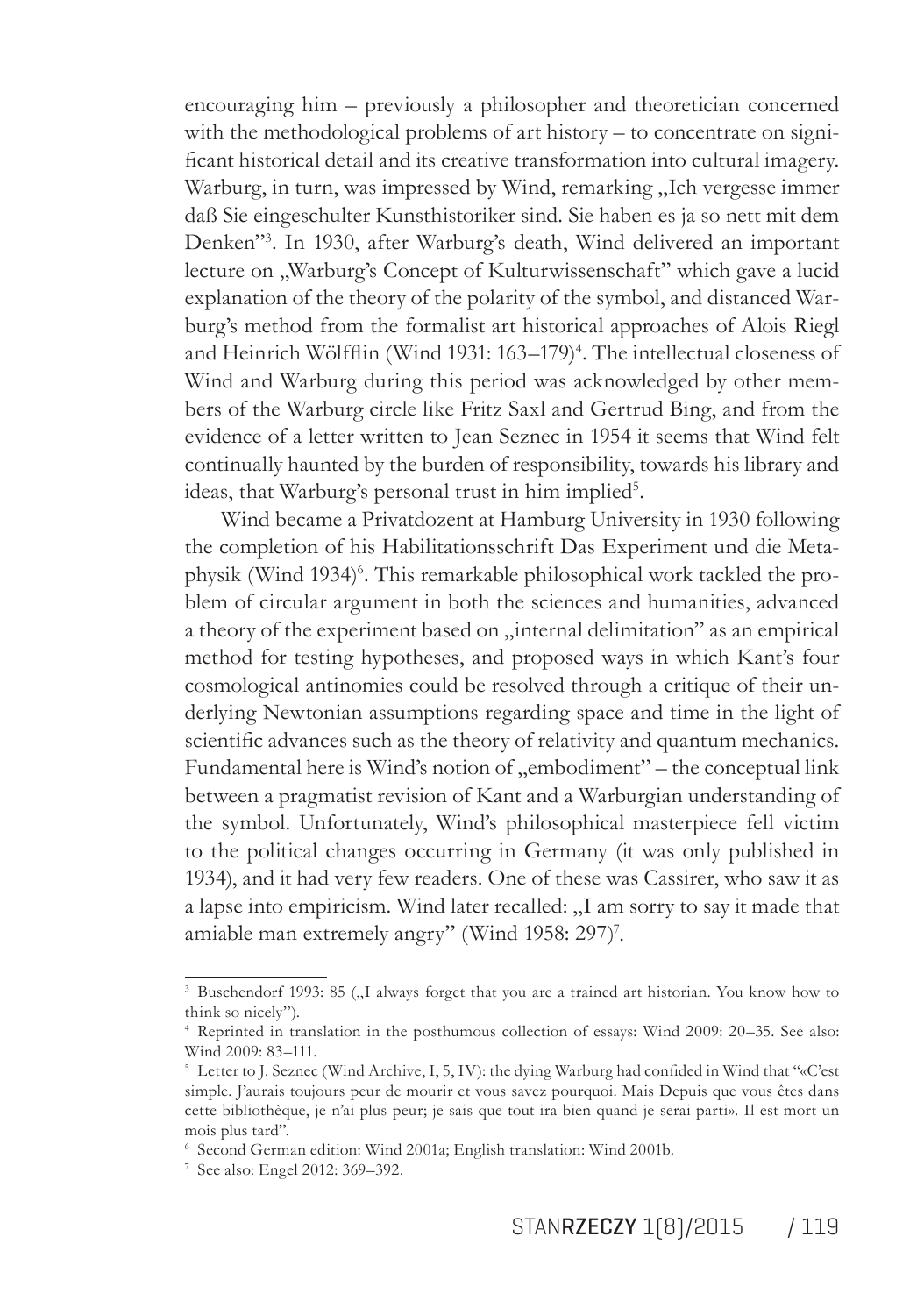It was at this time that Wind also produced his first major art historical work (although one profoundly shaped by philosophical issues): a study associating the different portrait styles of the eighteenth-century English painters Joshua Reynolds and Thomas Gainsborough with James Beattie, Edmund Burke and Samuel Johnson on the one hand, and with David Hume on the other (Wind 1932: 156–229)<sup>8</sup>. To treat English painting of the Enlightenment period as the object of serious critical analysis, as Wind did here, was very innovative at a time when British art was certainly not thought to be capable of sustaining the type of critical analysis usually reserved for Renaissance masterpieces, and he therefore deserves to be remembered as one of the pioneers of the study of British art.

Wind was dismissed from his post at Hamburg shortly after Hitler's rise to power in 1933. At a conference on Science and Freedom held in Hamburg in 1953, Wind paid tribute to the actions at this time of his friend, the classicist Bruno Snell, who tried to organize a resistance to the political alignment of German universities to the Nazi party under the "Gleichschaltung". Snell's initiative failed because older academics at Hamburg saw it as "an empty gesture" and refused to support his objections to the new authorities imposed on the university. Wind's bitter disillusionment with the tradition of German Idealist philosophy stems from this failure, as can be seen from two highly critical paragraphs deleted from the published version of the preface to Experiment and Metaphysics (Wind 2001b: 2–3)<sup>9</sup>. Wind wrote in these deleted passages:

Is it not here, in philosophy itself, that the guilt of those most prominent representatives of that "Idealism" which is today condemned as "liberal" lies? Possessing and enjoying a philosophy which they thought to be adequately anchored in a glorious tradition, at the critical moment they proved neither willing nor able to fulil their logical obligations. Challenged to battle, they had the choice of weapons, but they preferred to behold from on high the development in which they ought to have intervened, to woo the enemy through tokens of their favour, and, despite all their wisdom, to pin their hopes on the illusion that they might be able to make their peace even with this enemy<sup>10</sup>.

<sup>8</sup> Reprinted in translation in the posthumous collection *Hume and the Heroic Portrait* (Wind E. 1986: 1–52). See also: Busch 1998: 33–48.

<sup>9</sup> For Wind's Hamburg speech see: Wind 1954: 280–81.

<sup>&</sup>lt;sup>10</sup> Wind 2001b: 2, 3, note 2 – Nigel Palmer here discusses how far this criticism of "idealist" philosophers extends: "the criticism is certainly directed at Henrich Rickert in Heidelberg… but it may also extend to others such as Bruno Bauch and the Hamburg professors who declined to stand by Bruno Snell in his protest against the National Socialist regime".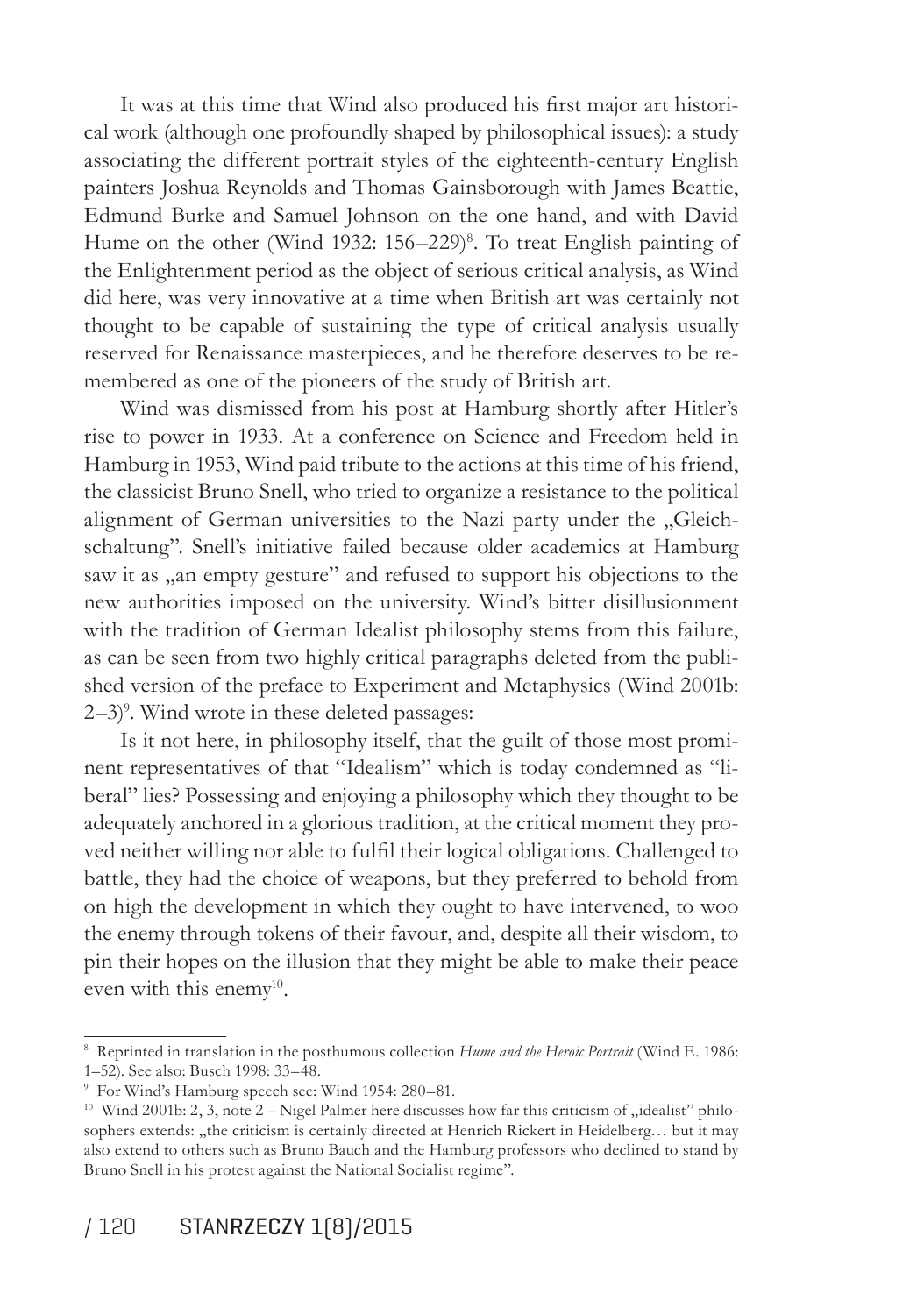Similarly, Wind argued that the philosophical opponents of an idealistic conception of freedom that had become "vacuous and shallow in its impotent universality" had simply withdrawn into a "gloomy Innerlichkeit" with their own refusal to intervene – and here Wind had in mind Karl Jaspers and Martin Heidegger whose work he saw as defining the "current tenor of philosophy"<sup>11</sup>. Whether idealistic or "existential" in its justification, the failure to resist the "Gleichschaltung" was an "ethical error" according to Wind's concept of freedom as deined in Experiment and Metaphysics. By contrast Snell's conduct confirmed Peirce's view that theory and practice could not be divorced and that, as Wind went on to argue in his Hamburg speech in 1953, "if you want to know a man's beliefs with regard to a given proposition, there is no better test than to observe his behaviour" ("...wenn man den Glaubeneines Menschen mit Bezug auf einen gegebenen Satz untersuchen will, es kein besseres Mittel gibt, als seine Handlungs weise zu beobachten") (Wind 1954: 280–281)<sup>12</sup>. A further comment from Wind on the relationship between philosophy and the rise of Nazism can be found in the memoirs of the dancer Agnes de Mille, with whom Wind had a love affair in London in 1934: "He understood European politics and prayed that some nation, France or Great Britain, would call Hitler's bluff… He asked me, «Have you read Mein Kampf?» Of course, I hadn't. Wind knew the philosophers and writers who had inluenced Hitler and he was alarmed" (de Mille 1973: 314).

Nazi anti-semitism endangered the Bibliothek Warburg, and Wind played a decisive role in negotiating the transfer of Warburg's library to London. Fritz Saxl had succeeded in finding a second home for the library in Leiden, but not the funding to effect the transfer. Wind, however, was introduced in London by his distant relative the Hon. Mrs Ernest Franklin to a network of supportive figures including Sir Philip Hartog, Dr. C. S. Gibson, W. G. Constable (Director of the Courtauld Institute of Art) and Sir Denison Ross (Director of the School of Oriental Studies). With the financial backing of Samuel Courtauld it was possible to move the library to Thames House in London just before decisions regarding emigration were centralized in Berlin. Shortly afterwards Windís introduction to the Kulturwissenschaftliche Bibliographiezum Nachleben der Antike,

<sup>&</sup>lt;sup>11</sup> Heidegger, of course, actively embraced National Socialism in his tenure of the rectorship of the University of Freiburg. See, for example: Safranski 1998: 225–263, Ott 1993: 133–260, Faye 2011.

<sup>&</sup>lt;sup>12</sup> For the source in Peirce see, for example, Peirce 1955:  $30:$  "Thus, we come down to what is tangible and conceivably practical, as the root of every real distinction of thought, no matter how subtle it may be; and there is no distinction of meaning so fine as to consist in anything but a possible difference of practice".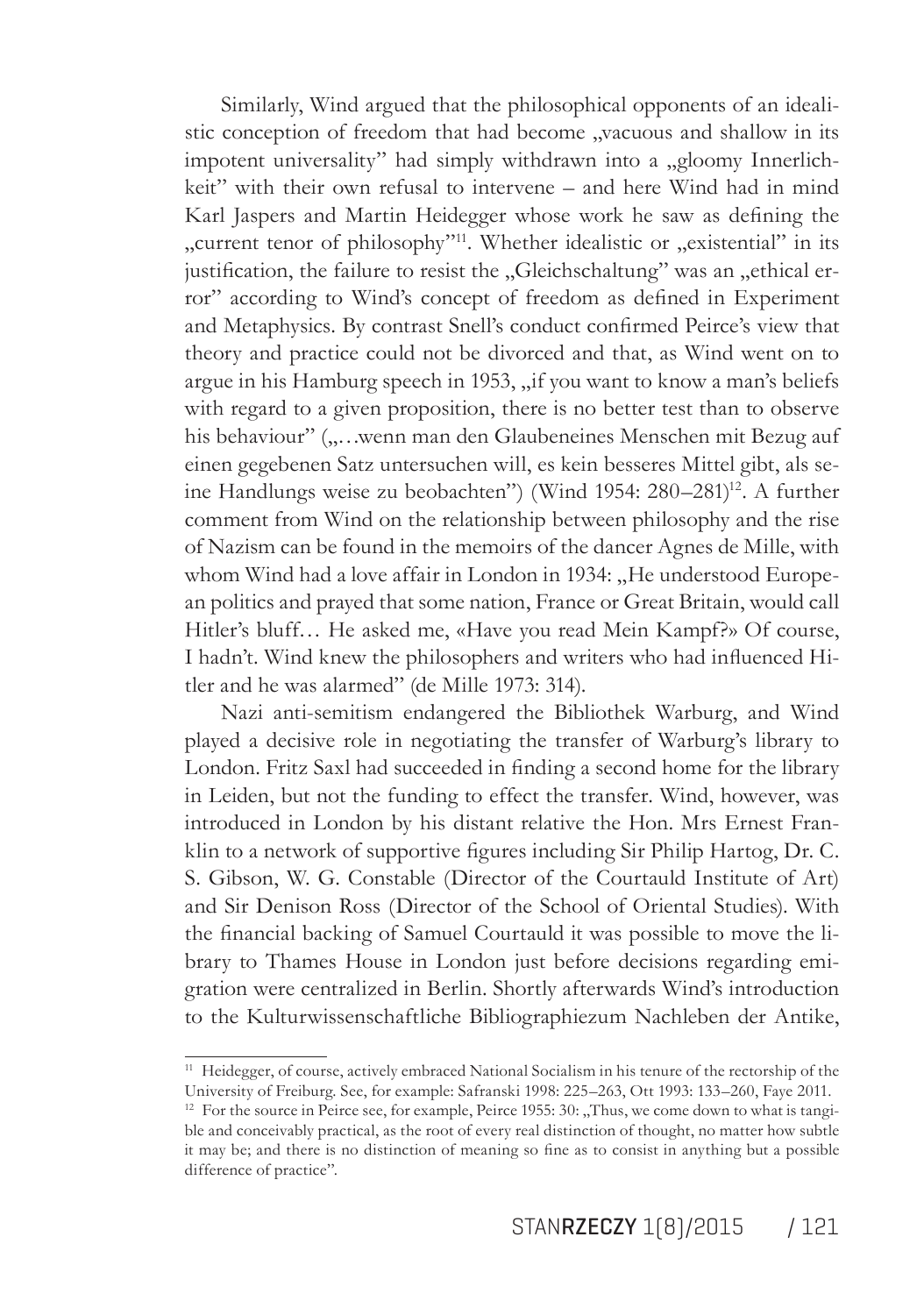published by the Bibliothek Warburg, was attacked as a critique of Geistgeschichte in Goebbels' newspaper the Völkischer Beobachter (Lloyd Jones 1983: XIX)<sup>13</sup>. From 1934 Wind was Deputy Director of the Warburg Institute, and in 1937 became founding editor with Rudolf Wittkower of the Journal of the Warburg Institute in which he published his first iconographical studies of Renaissance works of art. In lectures given in London at this time he advanced interpretations of the works of Michelangelo and Raphael with which he was absorbed for the rest of his life.

At the outbreak of the Second World War in 1939 Wind found himself on sabbatical leave in America at St. Johnís College Annapolis, at the invitation of Scott Buchanan and Stringfellow Barr, two scholars whose reforming approach to education he sympathised with and had participated in at The Cooper Union in New York during the 1920s. After the fall of France, Wind's Warburg colleagues sent him a telegram requesting that he stay in the USA "in the common interest"<sup>14</sup>. During 1940 Wind succeeded in securing an offer from the Library of Congress, the National Gallery and the Dumbarton Oaks Research Library to jointly give the Warburg library and staff a home. Through these talks Wind became acquainted with the poet Archibald MacLeish who had been appointed Librarian of Congress in 1939 by President Roosevelt. MacLeish's controversial 1940 essay The Irresponsibles, in which he urged intellectuals to wake up to their responsibility to fight against fascism in the cultural arena, resonated with Wind as an exiled Jewish academic (MacLeish 1940). Although it proved too dangerous at this time to transfer the Warburg Institute's collection of rare books to America, Wind's work in Washington strengthened the hand of the Institute's Director Fritz Saxl in negotiating the Warburg Institute's incorporation into the University of London during 1943–1944.

Wind then embarked on an extraordinary peripatetic tour across America giving successful lectures that were widely regarded "as expositions of the method to which the Warburg Institute in London was committed"<sup>15</sup>. Leading institutions at which Wind lectured included Harvard, Yale, Columbia, Princeton, the Metropolitan Museum of Art, the Pierpont Morgan Library, the Frick Collection, but also at universities across the Southern and Mid-Western States and along the West Coast. Particularly noteworthy was the lecture series "The Tradition of Symbols in Modern Art" given at the Museum of Modern Art in New York in 1942, where Wind applied

<sup>13</sup> See also: Buschendorf 1993: 85–128.

<sup>14</sup> Wind Archive, I, 5, I: telegram, 21 May 1940.

<sup>15</sup> Wind Archive, I, 5, I: Edgar Wind, report to Fritz Saxl on his American activities, 1945.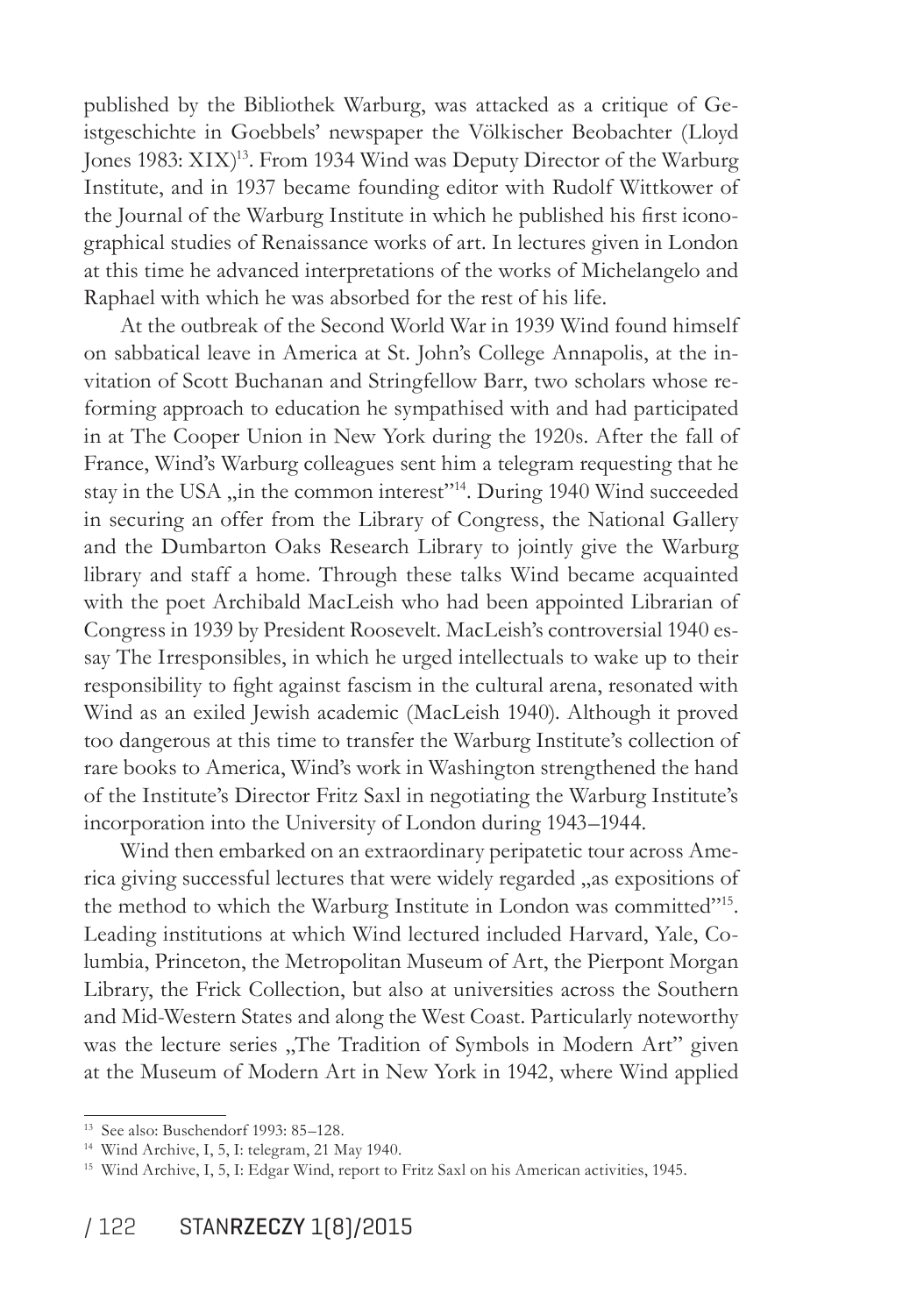his historical method to twentieth-century art, including the works of his friend the Russian painter Pavel Tchelitchew whose famous Hide and Seek (1940–1942) he saw as a "magic picture" (Tyler 1967: 118–119). In 1940 Wind met Margaret Kellner, the daughter of the physicist G. A. Hermann Kellner. She became his research assistant, and they married in 1942. As his literary executor after 1971, she was the driving force behind the posthumous publication of his papers<sup>16</sup>.

Wind held the temporary post of Lecturer at the Institute of Fine Arts, New York University from 1940 during this period of frenetic activity. In 1942, tired of the relentless travelling and uncertainty that this state of affairs involved, Wind accepted a post at the University of Chicago  $-$  a move that his colleagues at the Warburg Institute interpreted somewhat despairingly as a desertion. For example, Gertrud Bing, the Deputy Director of the Warburg Institute, wrote to Wind: "I cannot imagine the future of the Institute to be quite as satisfactory as we had all hoped without your presence<sup>317</sup>. Wind made it clear, however, that it was his intention to resign his post and return to London as soon as the war ended. At Chicago, Wind assisted the Chancellor of the University, Robert Hutchins, in developing experimental inter-disciplinary approaches to teaching as part of the newly-founded Committee on Social Thought (which introduced the so-called Great Books programme). Wind described the "atmosphere of martial violence" created at Chicago in reaction to Hutchins' ideas, with which he was closely associated, with events coming to a head when opponents of the reforms attempted to use a committee on policy to prevent Wind from speaking in public on humanities subjects<sup>18</sup>. It was with some relief that Wind left Chicago to take up the temporary position of Neilson Research Professor at Smith College, Northampton MA, in 1944.

At the end of the war, Wind chose to remain at Smith as Professor of Philosophy and Art, and he became an American citizen in 1948. This surprising decision, when his possessions were already in storage ready for shipping to London, resulted from a dificult visit by Saxl to Smith College in 1945 when it became clear that his views on the future direction of the Warburg Institute had diverged markedly from Wind's. The two scholars disagreed over academic projects, stafing policy and the hierarchical

<sup>16</sup> Notably with the posthumous collections *The Eloquence of Symbols. Studies in Humanist Art* (Wind 1983) and *Hume and the Heroic Portrait. Studies in Eighteenth-Century Imagery* (Wind 1986), both edited by Jaynie Anderson, and *The Religious Symbolism of Michelangelo* (Wind 2001c) edited by Elizabeth Sears.

<sup>17</sup> Gertrud Bing to Edgar Wind, 27 April 1942.Wind Archive, I, 5, II.

<sup>&</sup>lt;sup>18</sup> Edgar Wind, report to Fritz Saxl on his American activities, 1945. Wind Archive, I, 5, I.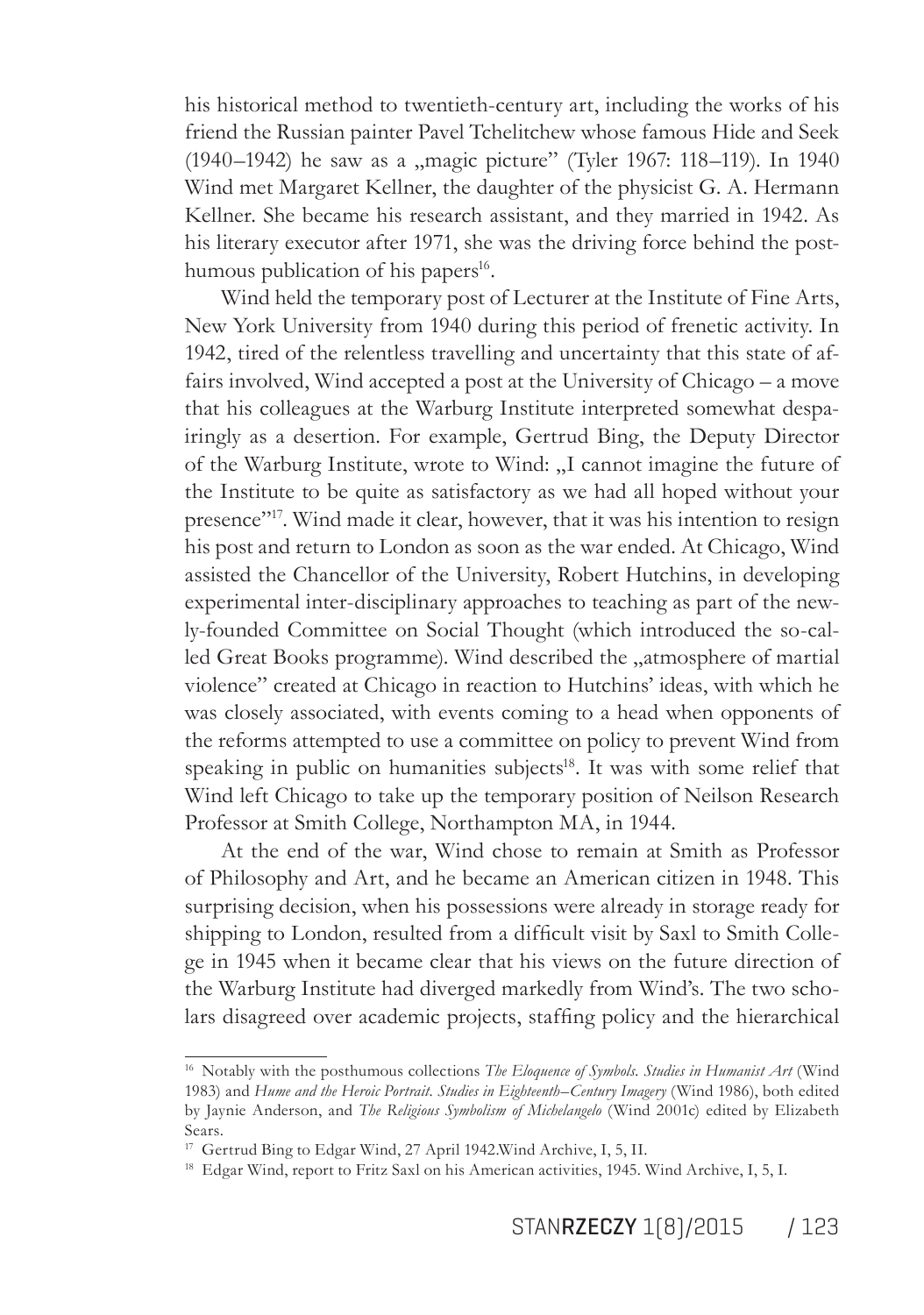structure that the Warburg Institute had adopted after its incorporation into the University of London. Ultimately, however, Wind was motivated by an ethical concern to stay true to Warburg's ideas and methods. Correspondence with Kenneth Clark at the time of Saxl's death in 1948, reveals shared concerns that the Warburg Institute would inevitably become "an ordinary learned body", while "Warburg himself used to feel that certain phases of his work might not be at their best if they became codified in an orthodox fashion"<sup>19</sup>. Wind felt certain that his decision to stay true to the idea of Kulturwissenschaft by resigning from the Institute would have had Warburg's approval, relying on his own sense of their particular closeness in approach and understanding.

At Smith Wind continued to develop his research into Renaissance art, publishing studies of the iconography of the Sistine Chapel ceiling (1947) and Giovanni Bellini's Feast of the Gods (1948) (Wind 1947: 211– 246, Wind 1948a). He also continued to practice an innovative approach to teaching, for example developing the Sophomore course Humanities 292a "The Traditional Conflict between Reason and Myth" where "the work of every week is planned on the basis of the confusions which the lecture of the week before aroused, so that the whole, as I see it, is not an orientation course but a disorientation course, whose purpose is to break up prejudices. And when new ideas are bred, these in turn create new prejudices which I hastily try to break up again. It is a slightly explosive process"<sup>20</sup>. Wind's teaching at Smith also focused on "The Platonic Tradition", exploring in depth Neoplatonism from Plotinus and Proclus to such Renaissance figures as MarsilioFicino and Pico della Mirandola: a field where Wind's superb knowledge has been praised by leading historians of philosophy like Pierre Hadot<sup>21</sup>. An affectionate and insightful remembrance of Wind as a teacher at Smith is provided by Clare Goldfarb: "The first words I heard from the mouth of Edgar Wind, Professor of Philosophy and Art at Smith College, were «Does God have a beard?»... Leaning forward on his elbows, fingers laced together, he would start with a question that seemed to bear no resemblance to anything we had read for him. Somehow by the end of the class we were talking about those readings – and wrestling with one of his questions. This was a class with no small talk, no attempts at making us «comfortable»… None of that stuff mattered because we all knew – even

<sup>&</sup>lt;sup>19</sup> Wind Archive, I, 5, II: Kenneth Clark to Edgar Wind, 16 June 1948.

<sup>20</sup> Wind Archive, Box 12, I, 9, II: *Smith Alumnae Quarterly*, May 1953, p. 136.

<sup>21</sup> See: Krois 1998: 181–205, particularly: 202–205, Klibansky 1992: 28–32, Hadot 1992, German translation: Hadot 1998: 251–257.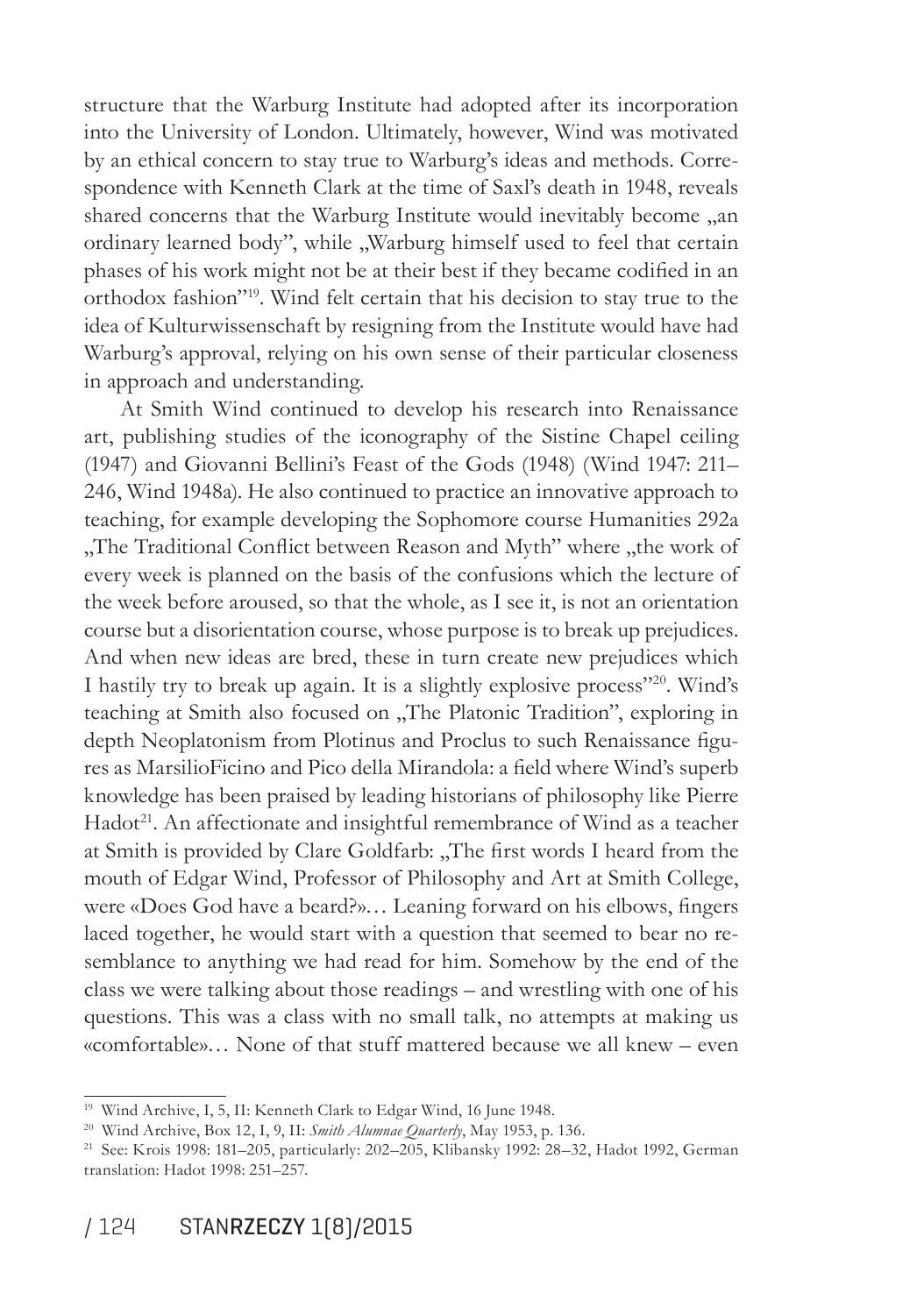as we were sweating it out – that the course was one of the important experiences of our college lives" (Goldfarb 1999: 125–134).

In 1952 Wind advanced a sophisticated interpretation of Leonardo da Vinci as a Heraclitan magus in a series of radio broadcasts for the BBC's Third Programme, transcripts of which were published in The Listener without his knowledge or approval (Wind 1952a: 705–706, Wind 1952b: 748, Wind 1952c: 788). Although these transcripts are littered with mistakes, they provide precious evidence of Wind's lecturing style, as he always lectured without a text, and also of the argument of the book on Leonardo he intended to write but never started. According to Wind, Leonardoís "exact lyricism" arose from an artistic sensibility founded on mathematical understanding. Platoís Timaeus, known to Leonardo through friends at the Milanese court of Ludovico Sforza like the mathematician Luca Pacioli, described a cosmos in lux but based on geometrical regularity: the so-called "Platonic" regular solids representing the elements of fire, water, earth and air, which constantly recombine to form the semi-regular solids that temporarily hold together violently opposing natural forces. Man as a microcosm was also subject to emotional and physical change evident in each individual's physiognomy, and which could be broadly categorized according to the theory of the four humours (choleric, sanguine, phlegmatic and melancholic). Leonardo brought to bear these profound insights in his Last Supper where the disciples react to Christ's announcement of his betrayal on one side of the table with dismay, while on the other side Christ's institution of the Eucharist is accepted ecstatically. The great mural represents, therefore, a muti-layered statement of a profound mystery, intended to sustain richly nuanced readings and not simply represent a moment in time, and thereby to achieve  $-$  a typical Renaissance theme for Wind  $-$  the reconciliation of opposites to produce harmony.

Wind also engaged in debates about contemporary art and ideas: a visit by Jean-Paul Sartre to Smith College in 1946 provoked an impassioned statement against existentialism as a revival of Heidegger's "thoroughly evil" philosophy<sup>22</sup>; while in 1947 he clashed with E. M. Forster over the moral purpose of art in a debate on the subject of Music and Criticism at Harvard University (Wind 1948b: 55–72). Wind's forcefully expressed views on art, its potentially disruptive power (following Plato), and its marginality in contemporary society in relation to science (adapting Hegel), brought him recognition as a leading critic – but were also sometimes misunderstood as advocating censorship. In fact he was calling for a more engaged

<sup>22</sup> Wind 1946a: 1–4, reprinted as Wind 1946b: 54–7. See now: Bredekamp 1998: 207–26.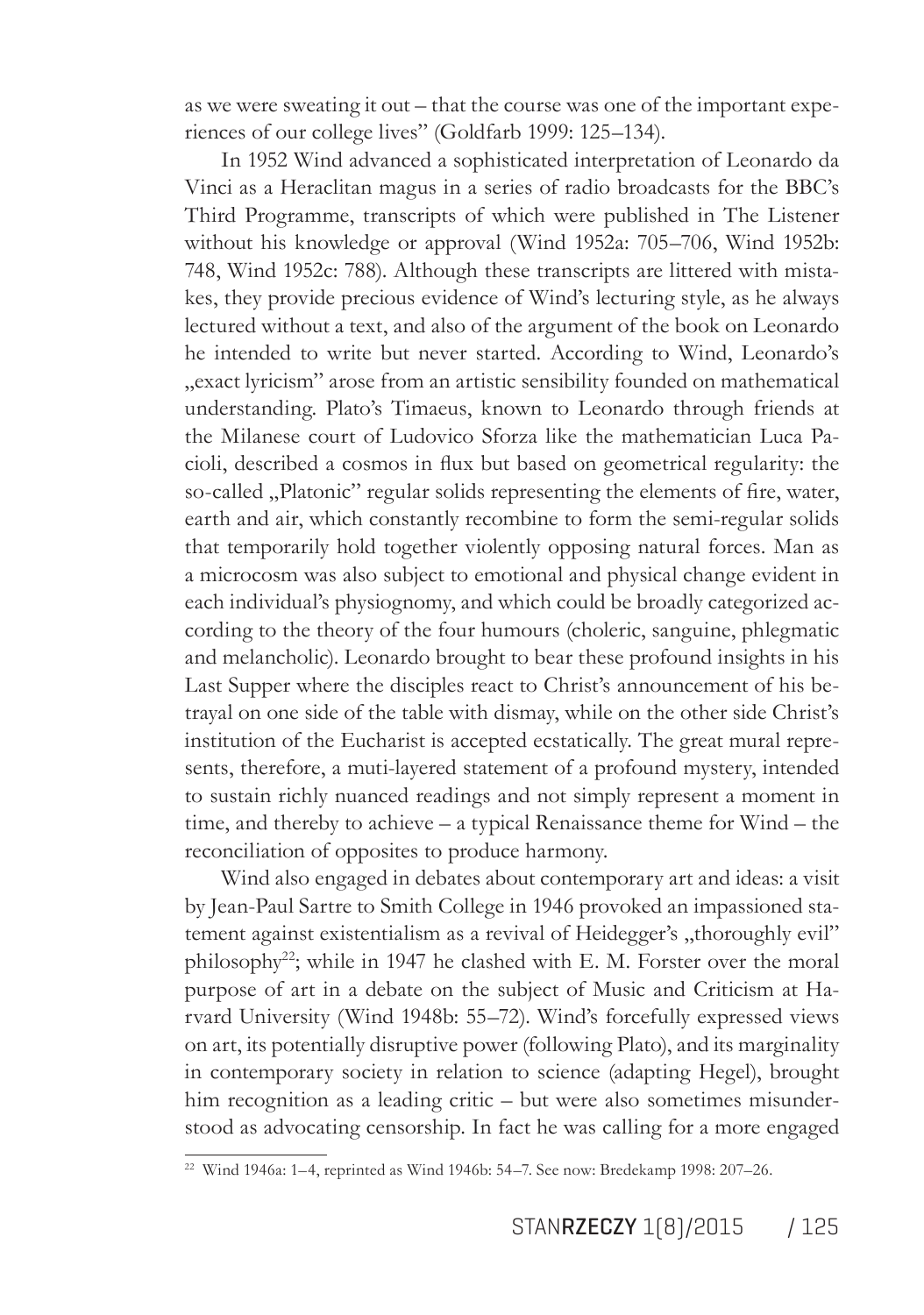patronage of the arts guided by morally informed criticism. Wind pithily summarized his complex views on the relationship between art and society in his Art and Anarchy lectures, using the image of the temple: "When we treat art as sacrosanct we clearly refer to the temple and to nothing else: there the artist is necessarily alone with his genius. But in the forecourt he should not be left alone. And yet we leave him alone there as well, because we mistakenly extend to the porch the same veneration as belongs to the sanctuary" (Wind 1985: 78).

In 1952 Wind was invited by the composer Nicolas Nabakov to participate in the Masterpieces of the Twentieth Century arts festival that he was organizing in Paris. This initiated a brief period in which Wind participated in the activities of the Congress for Cultural Freedom, a prominent anti-communist organization promoting the cultural advantages of democratic freedom and which, controversially, was covertly funded by the CIA. In addition to participating in the Paris festival, Wind spoke at the Hamburg conference on Science and Freedom and participated in the Alpbach seminar organized by the CCF in 1953. As a friend of figures like Isaiah Berlin and Sidney Hook who had close links with diplomatic and political circles, Wind's involvement in the CCF was certainly not naïve or opportunistic but consistent with a liberalism rooted in the Enlightenment (Wind was registered as a Democrat voter in the USA). Through this organization Wind associated with some of the leading intellectuals, critics and artists of the day – debating in Paris, for example, with Herbert Read and Lionello Venturi, and meeting the writers Albert Camus and W.H. Auden. It was in this Cold War context that he developed many of the themes that would later inform the writing of Art and Anarchy.

Wind's commitment to intellectual integrity was again demonstrated in 1953 when he organized and contributed to a symposium on Art and Morals at Smith College, where the participants included Archibald MacLeish, W. H. Auden, the architect Philip Johnson, and the artist Ben Shahn: one consequence of these lively debates was the dedication to Wind of W. H. Auden's poem "The Truest Poetry Is the Most Feigning". The Art and Morals symposium occurred at a time of political tension at Smith College at the height of Senator Joseph McCarthy's inluence (Buschendorf 1998:  $117-134)^{23}$ . Following the testimony of a colleague, the literary critic Robert Gorham Davis, to the House Committee on Un-American Activities, Wind had assumed the position of a "very effective, subtle and formidable leader of the opposition" to attempts to purge Smith of suspected com-

<sup>23</sup> See also: Zorach 2007: 190–224.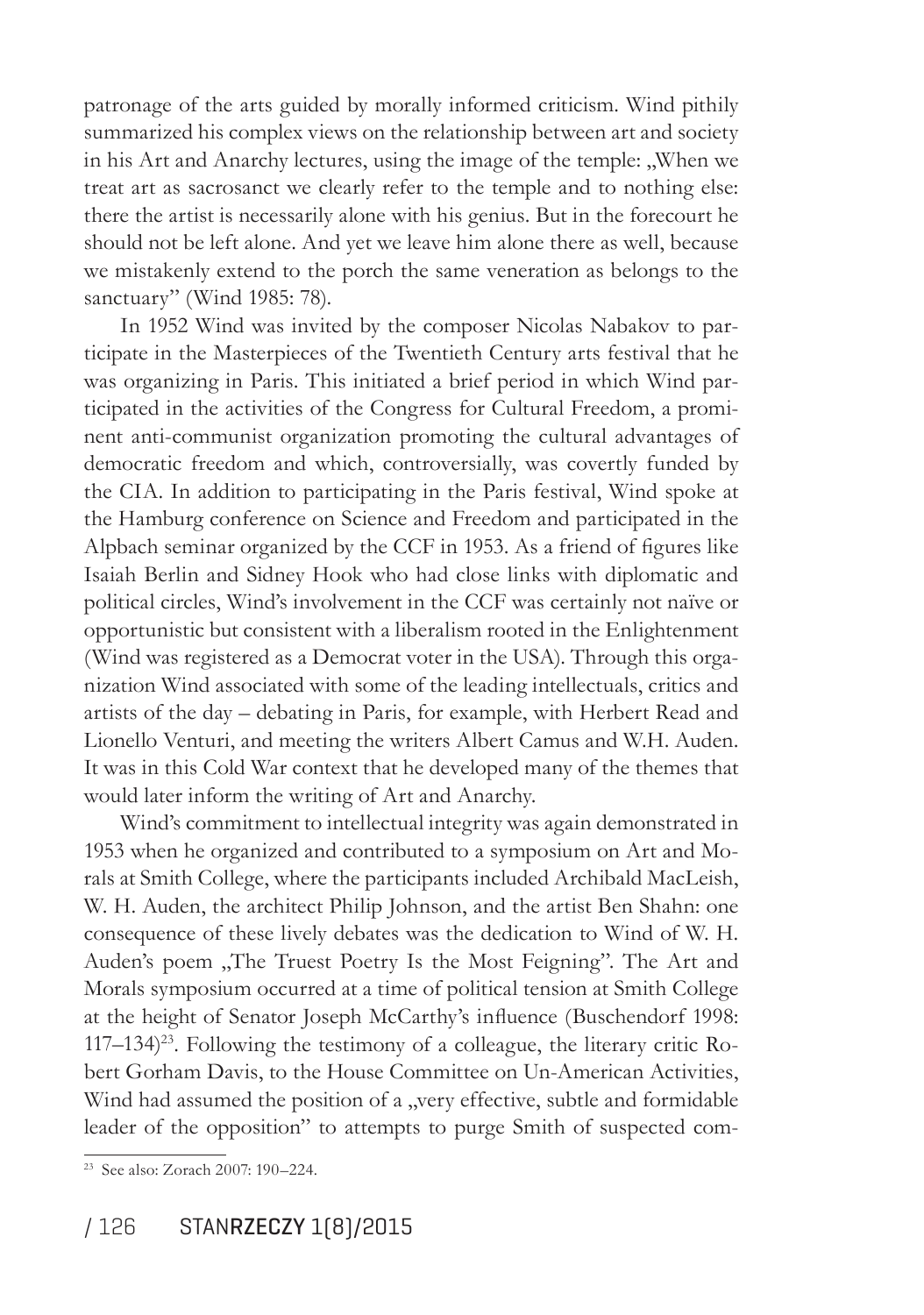munists<sup>24</sup>. At this time Wind's political position diverged from that of his friend the pragmatist philosopher Sidney Hook, who argued in Heresy, Yes – Conspiracy, No (1953) that while a liberal society should support dissenting opinions, it could not allow active conspiracies to overthrow the democracy that allowed such dissent, and that because membership of the Communist Party effectively meant participation in such a conspiracy, communist teachers and professors should be dismissed from their posts<sup>25</sup>. Arguably Wind took the more pragmatist approach in arguing that academics and teachers "should be judged by performances only"<sup>26</sup>.

The idea of creating a chair in the History of Art at Oxford University had been promoted for some time by scholars who had known Wind since the 1930s, including Richard Livingstone, Ernest Jacob, Maurice Bowra and Isaiah Berlin. In 1954 Wind was invited to give the Chichele lectures at All Souls College and chose as his subject "Art and Scholarship under Julius II". When the chair was created in 1955, Wind was appointed to it, becoming a Professorial Fellow at Trinity College. Wind faced the dificult task of establishing a new discipline in an ancient institution. In order to promote a cultural historical approach to the study of art, as distinct from the curatorial interests of the Ashmolean Museum, Wind argued for the creation of a new department with its own research library. He amassed a noteworthy collection of books, including many early editions, which together with his own personal library, subsequently became the Wind Reading Room in the Sackler Library.

It is, above all, as a brilliant and charismatic lecturer that Wind is remembered at Oxford. He spoke without notes, showing only one black and white slide at a time. The popularity of his lectures made it necessary for the Playhouse Theatre, the largest auditorium in Oxford at the time, to be used as a venue; the long queues for his series of lectures on Modern Art were even reported in the Oxford Times. In his 1957 Inaugural Lecture on "The Fallacy of Pure Art", Wind argued that the art historian should make observations which are "aesthetically relevant without being aesthetic observations"<sup>27</sup>. The list of subjects to which Wind applied this maxim in his regular lectures demonstrates the wide scope of his learning. In particular, he gave classes with other scholars to promote inter-disciplinary research on subjects as diverse as Kant and Hegel, Manet and Mallarmé, Renaissan-

<sup>24</sup> Isaiah Berlin to Anna Kallin, 15 October 1953 in Berlin 2011: 393–394. See also Wind's own letter to Anna Kallin of 17 July 1954: Wind Archive, III, 6, IV.

<sup>25</sup> See the discussion in Hook's memoir: Hook 1987: 498–508.

<sup>26</sup> Margaret Wind to Edgar Wind, July 1953. Wind Archive, I, 12, II.

<sup>27</sup> Wind Archive, I, 15, II.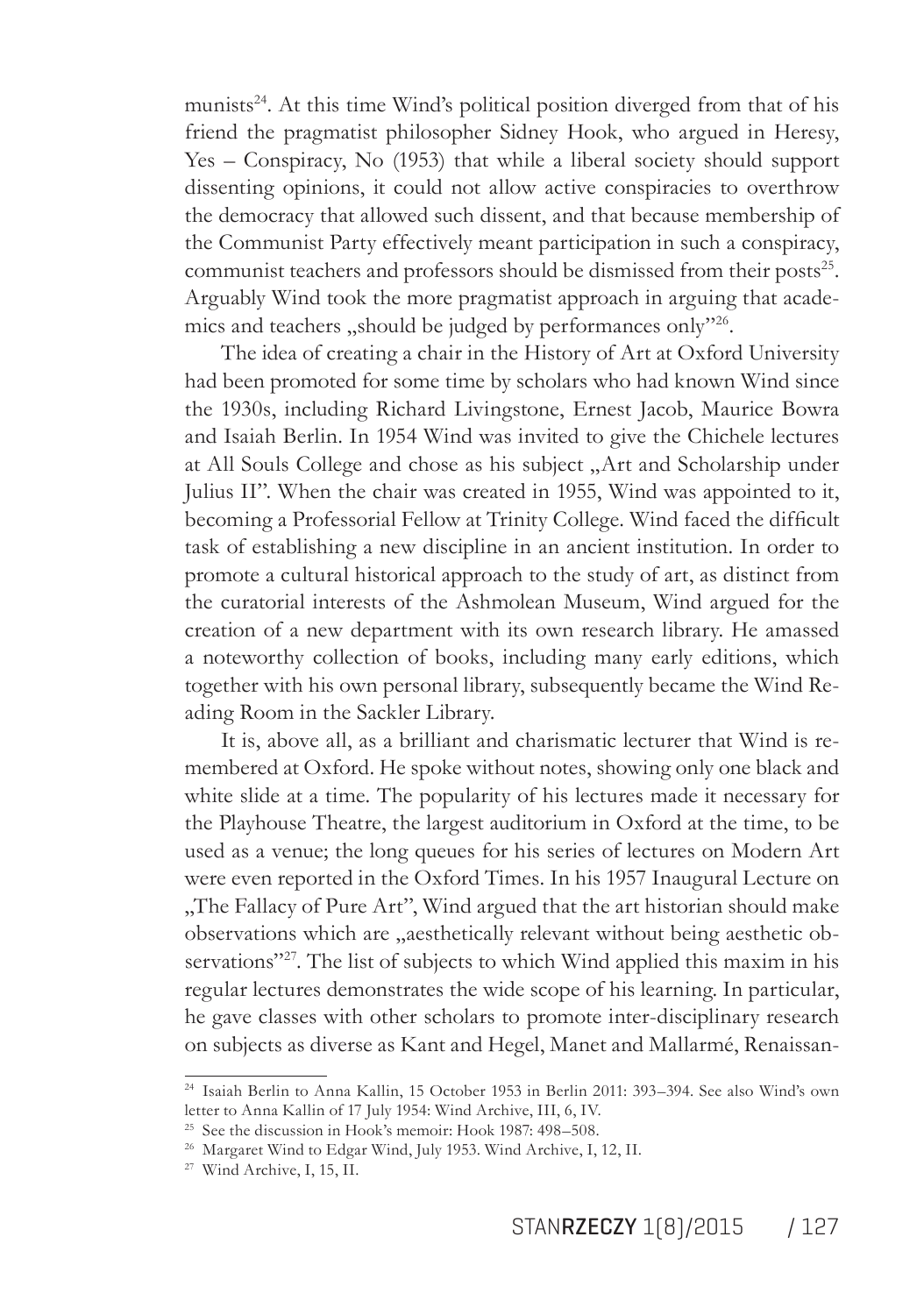ce medals, and Renaissance poems and their visual counterparts (with Stuart Hampshire, Austin Gill, Humphrey Sutherland and John Sparrow). The artist R. B. Kitaj, who studied at the Ruskin School of Drawing and Fine Arts from 1958 to 1961, was one of those who attended and was inspired by Wind's lectures in Oxford. Kitaj showed Wind his drawings and was in turn introduced by him to Warburg's serpent ritual lecture – the artist acknowledged the "very great influence" that Wind had on his development at the time of his 1994 Tate Gallery retrospective<sup>28</sup>.

It was while he was Professor of the History of Art at Oxford that Wind published the two works for which he is now best known: Pagan Mysteries in the Renaissance (1958, revised edition 1967) and Art and Anarchy (originally given as the 1960 BBC Reith lectures). The former is a brilliant scholarly work in which Wind elucidated the obscure Neo-Platonic mysteries which inspired some of the greatest works of the Renaissance. Wind anticipated the criticism that he attributed to artists like Botticelli a depth of learning which they never possessed. He argued that the historian has to be more erudite than the artists he studies because we no longer enjoy the advantages of Renaissance conversation" (Wind 1967: 15). In Art and Anarchy, Wind explored the causes and effects of the marginalization, mechanization, and mass distribution of art in contemporary society. He examined the polarities of "art for art's sake" and art engagé, deplored the dissociation of the artist from the educated and informed patron, the everwidening gap among modern artists between imagination and learning, and the transformation of the work of art into an object of "interest". All these trends, he argued, have served to tame the anarchic energies of art and dilute the imaginative forces of both artists and their audience.

Wind retired from the Chair at Oxford in 1967. He had been suffering from leukaemia since 1965 but, despite ill health, he continued to work on his book on Michelangelo's theological sources. A shorter work on Giorgione's Tempesta was published in 1969, offering an ingeniously simple explanation for the famously enigmatic work (Wind 1969). Wind's presence was imposing, even magisterial: he dressed formally and spoke a very elegant English, tinged with a German accent. The high standards of scholarship which he maintained, and expected from others, could seem daunting; but those who came to him for advice, whether students, colleagues or friends, were treated with kindness, patience and understanding. Edgar Wind died in London on 12 September 1971.

<sup>&</sup>lt;sup>28</sup> R.B. Kitaj to Margaret Wind, November 1993 Wind Archive, III, 6, VII. See: Chaney 2013.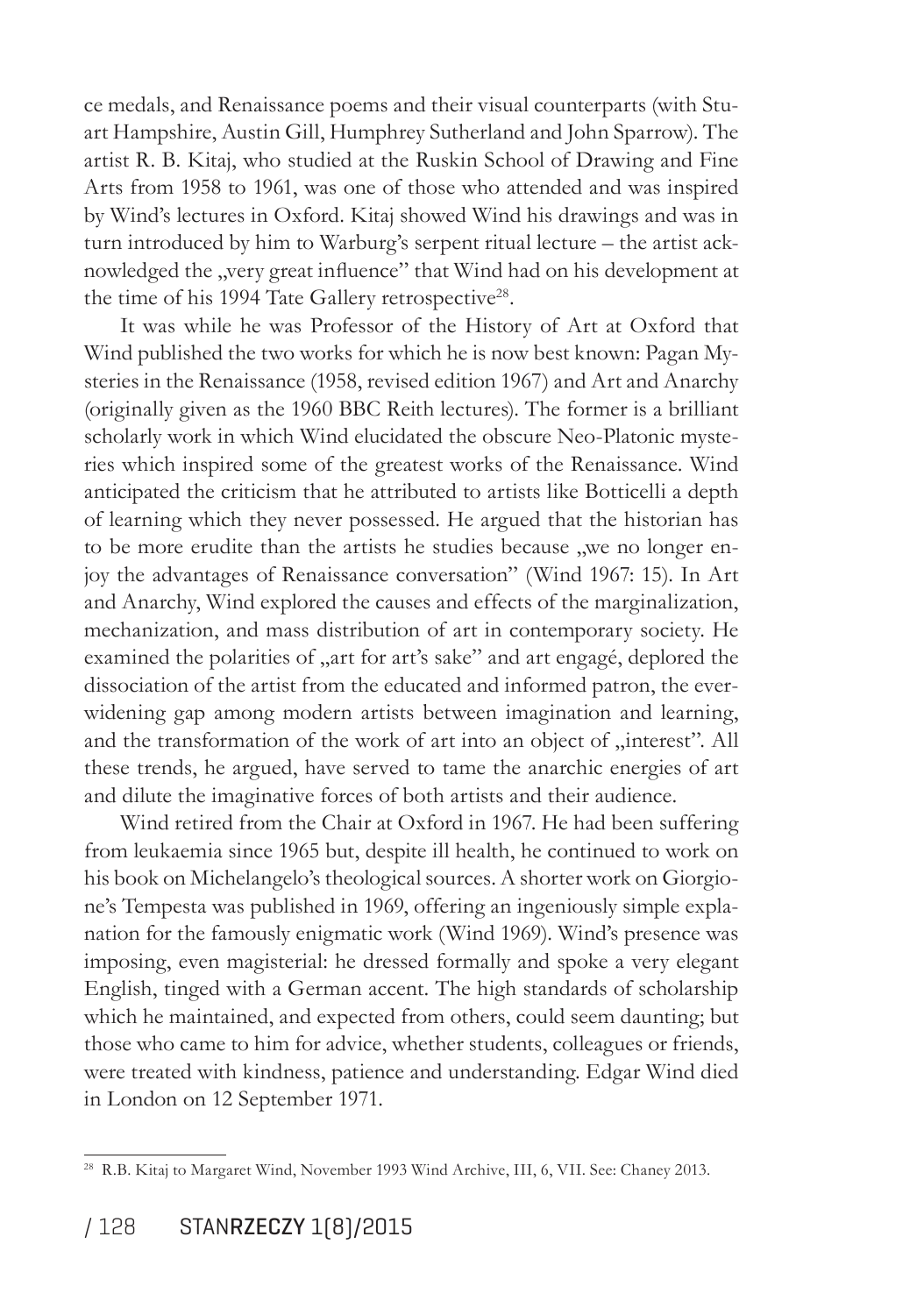In a critical review of the posthumously published collection of essays The Eloquence of Symbols, Creighton Gilbert remarked that Wind was remembered by fellow art historians for a combination of "abstruse erudition" and "scintillating talk" but that his career amounted to "a classic, even a heroic, tragedy". He had failed to deliver the major study of Michelangelo that had been his life's work, and his few and short books were in effect, sets of lectures" (Gilbert 1984: 36–42). This analysis is partially true: Wind was overshadowed by Erwin Panofsky in the USA and by Ernst Gombrich in the UK as exponents of the iconographical method he had done so much to introduce to both countries, and the fame of those two great scholars eclipsed Wind's arguably closer relationship and intellectual afinity with Aby Warburg. This fact goes some way to explaining the ferocity of Wind's unfairly critical review of Gombrich's biography of Warburg in 1971<sup>29</sup>.

Gilbert, however, underestimated Wind's enduring influence, even while admitting that Art and Anarchy had been translated into six languages (now nine, while Pagan Mysteries in the Renaissance has been translated into six). Whenever a major Renaissance painting like Botticelliís Primavera is reassessed, then the interpretation originally advanced by Wind often holds up as the most subtle, formative and enduring<sup>30</sup>. The leading Hogarth scholar Ronald Paulson has admitted to a sense of "unease" on reading the collection of essays Hume and the Heroic Portrait, because "I had forgotten some of my own indebtedness, long since absorbed beyond footnoting, and sometimes, I fear, attributed to a later scholar when it should have been to Wind". Wind's inluence, although fundamental, had been forgotten because "Wind, unlike Warburg, Panofsky, and Gombrich, has always been, for me, a series of discrete essays and books and not a unified theory". Also, while praising original insights that shaped the terrain of art historical research into eighteenth-century British art, Paulson was critical of Wind's tendency to force generalizations about painting and philosophy to merge – mapping too neatly, for example, Hume's scepticism with Gainsborough's painterly style, when Hogarth's theoretical views are better documented as being closer to Gainsborough (Paulson 1987: 472–475). Similarly, Leo Steinberg credited Wind for his perceptively "premature" recognition of the ambiguities in Leonardo da Vinci's Last Supper that allowed a Eucharistic reading to complicate the then traditional interpretation (following Goethe) of the work as a secular psycho-

<sup>29</sup> Review of E. H. Gombrich, *Aby Warburg. An Intellectual Biography* (Gombrich 1971: 735–736). See also: On a recent Biography of Warburg (Wind 1983: 106–113).

<sup>&</sup>lt;sup>30</sup> See, for example, Dempsey 1997.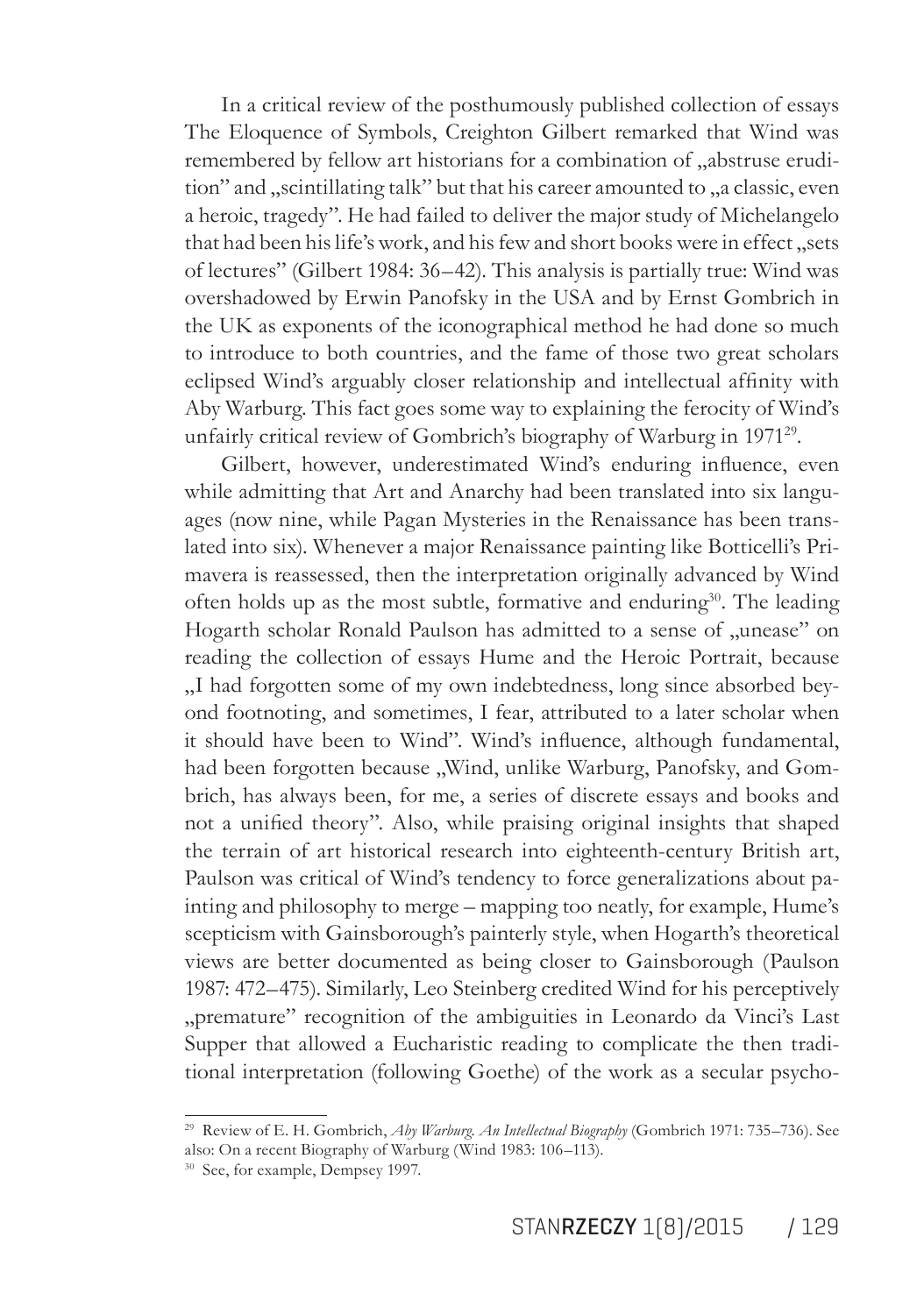drama of betrayal, but he also criticised Wind for the "extravagant" claim that "the four groups of Apostles symbolize the four modes of scriptural exegesis and the four Temperaments" (Steinberg 2001: 45).

Wind was fond of quoting William James on the "knights of the razor": those philosophers and scholars who misuse Occam's law of parsimony by taking interpretive short cuts, preferring not to "wrestle with the angel" of art by actively participating in its meaning because it "takes too long; it is uneconomical; and one is likely to get one's thigh out of joint" (Wind 1985: 87). By contrast, Wind frequently cited Peirce's maxim that our "reasoning should not form a chain which is no stronger than its weakest link, but a cable whose fibres may be ever so slender, provided they are sufficiently numerous and intimately connected" (Peirce 1934: 157). Discovering and then braiding together these elusive ibres involved extensive reading, prolonged relection and judicious inference. This is because, as we have already seen Wind explaining in the introduction to Pagan Mysteries in the Renaissance, the historian cannot travel "a royal road to knowledge", as the artist did, by benefiting from "the advantages of Renaissance conversation". The iconographical approach practiced by Wind – eschewing simplistic one-to-one connections between texts and images – was necessarily "as Focillon observed with regret, un détour, an unavoidably roundabout approach to art" (Wind 1967:  $15$ )<sup>31</sup>. Recovering the full significance of Wind's complex body of works – fragmented, dispersed and often uninished as they are – could be described as a detour around a detour. Yet the patient work of research, editing and interpretation since Wind's death, initiated and guided by Margaret Wind, and more recently led by German scholars like Bernhard Buschendorf, Horst Bredekamp and John Michael Krois, has yielded remarkable results.

The publication of The Religious Symbolism of Michelangelo in 2000, for example, has allowed for a more considered evaluation of the importance of Wind's scholarship on Michelangelo than Gilbert was able to provide in 1984. Robert Gaston, for example, noted the contrast between the complex richness of Wind's reading and the minimalist interpretation of the Sistine Ceiling advanced by Gombrich in an interview with Didier Eribon: "[Michelangelo] said he had been left free to paint whatever he liked. And what he liked was to follow tradition. There is no reason to believe that the Sistine Ceiling has more meanings than what we see" (Gombrich, Eribon 1993: 154, Gaston 2003: 797–798). While not every detail of Wind's theological interpretation holds up, drawing as it does on complex readings

<sup>31</sup> See also: *Picture and Text* (Wind 2001c: 192).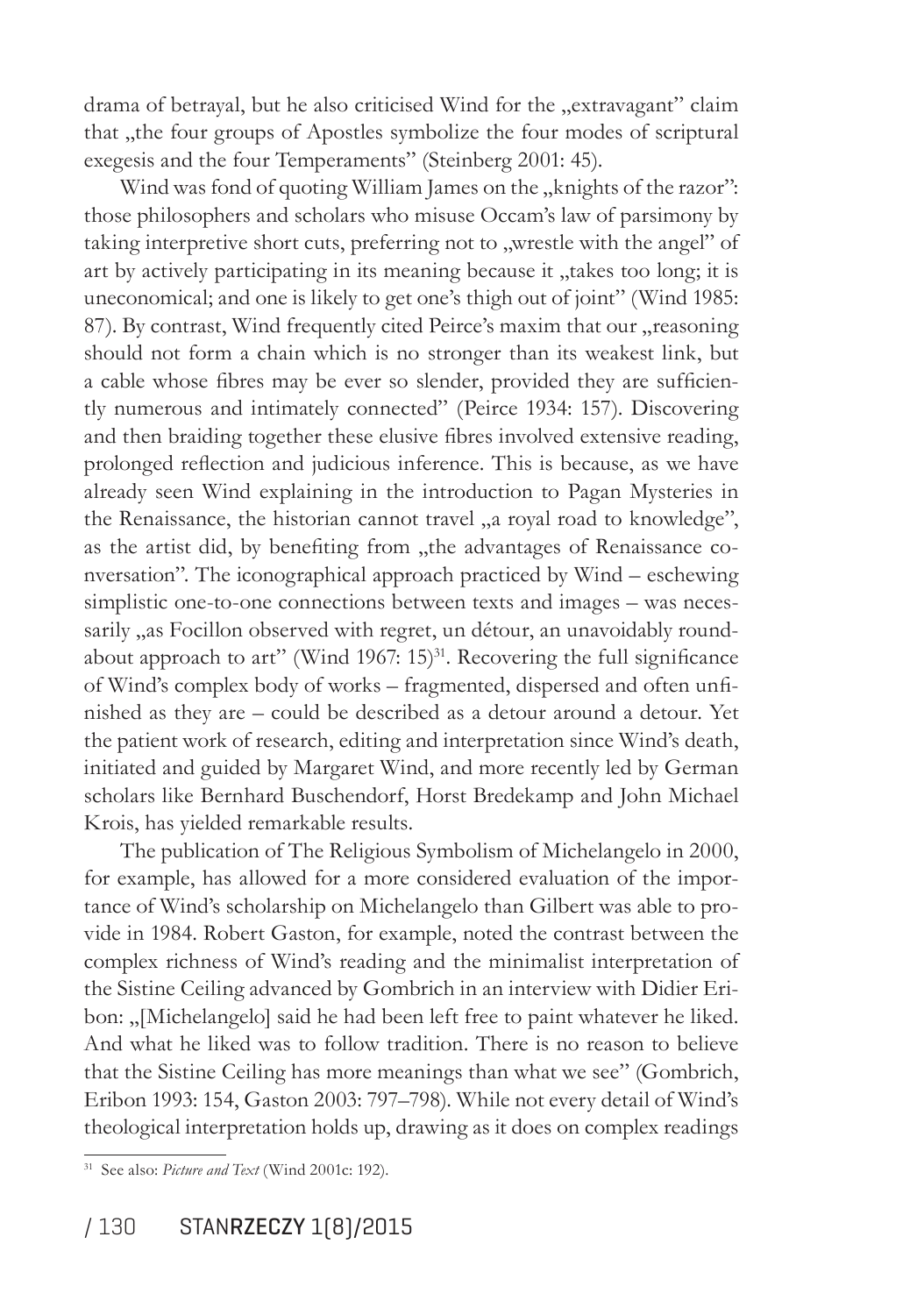of obscure sources like Sante Pagnini's Isagoge – and this fact no doubt prevented full publication of Wind's studies during his lifetime – the idea that the Sistine Ceiling functions like a magnificent concordance resonating with multiple, mystical meanings is surely more persuasive than the notion that the artist was given free rein to paint whatever he liked in the Pope's chapel. An admiring review by Paul Barolsky foresaw a "vital role" for Windís posthumously published writings on Michelangelo in bringing about a revived and balanced intellectual history, thereby providing the means for recovering nuanced works of art from reductive readings stressing the circumstances of patronage or economic and political contexts as solely determining their meaning (Barolsky 2003: 477–478). Equally, John O'Malley has praised Wind's "pioneering instincts, his erudition and his theological precision" in insisting on the importance of religious symbolism in interpreting the Sistine Ceiling, placing him in the vanguard of scholarship that has discovered Renaissance Rome as "perhaps the most theologically interesting and diverse centre in Europe", thus contributing to reversing the received wisdom concerning the early Sixteenth Century in the history of theology (O'Malley 2001: XLI).

Of equal significance to recent reappraisals of the mature Wind's analysis of Renaissance religious symbolism is the renewed interest in his early philosophical work. At the time of its publication in 1934, Wind complained – echoing Hume – that his remarkable philosophical masterpiece Das Experiment und die Metaphysik "fell dead-born from the Press" (Lloyd-Jones 1993: XVII). Today, however, Wind's concern to ground the practice of art history on secure philosophical foundations, and to seek out the points of contact between the humanities and the sciences, seem as timely and foresighted as his insistence on the importance of the neglected theological culture of the Renaissance. Here the key to understanding how Wind the philosopher and Wind the art historian are related is probably the significant concept of "embodiment", although much patient work remains to be done in developing Windís insights towards a greater interweaving of the sciences and humanities. Finally, there was always something vital at stake in the "experimentum crucis" of Wind's work as a philosopher and art historian: an urgent concern for an endangered conception of humanity. Perhaps Wind's most important lesson to us now in our threatened world is to keep alive a sense of "holy fear": "we must remain mindful of Plato's warning that we can be prepared for the divine madness only in so far as we keep the divine fear vigilant within us"32.

<sup>32</sup> *On Platoís Philosophy of Art* (Wind 1983: 19).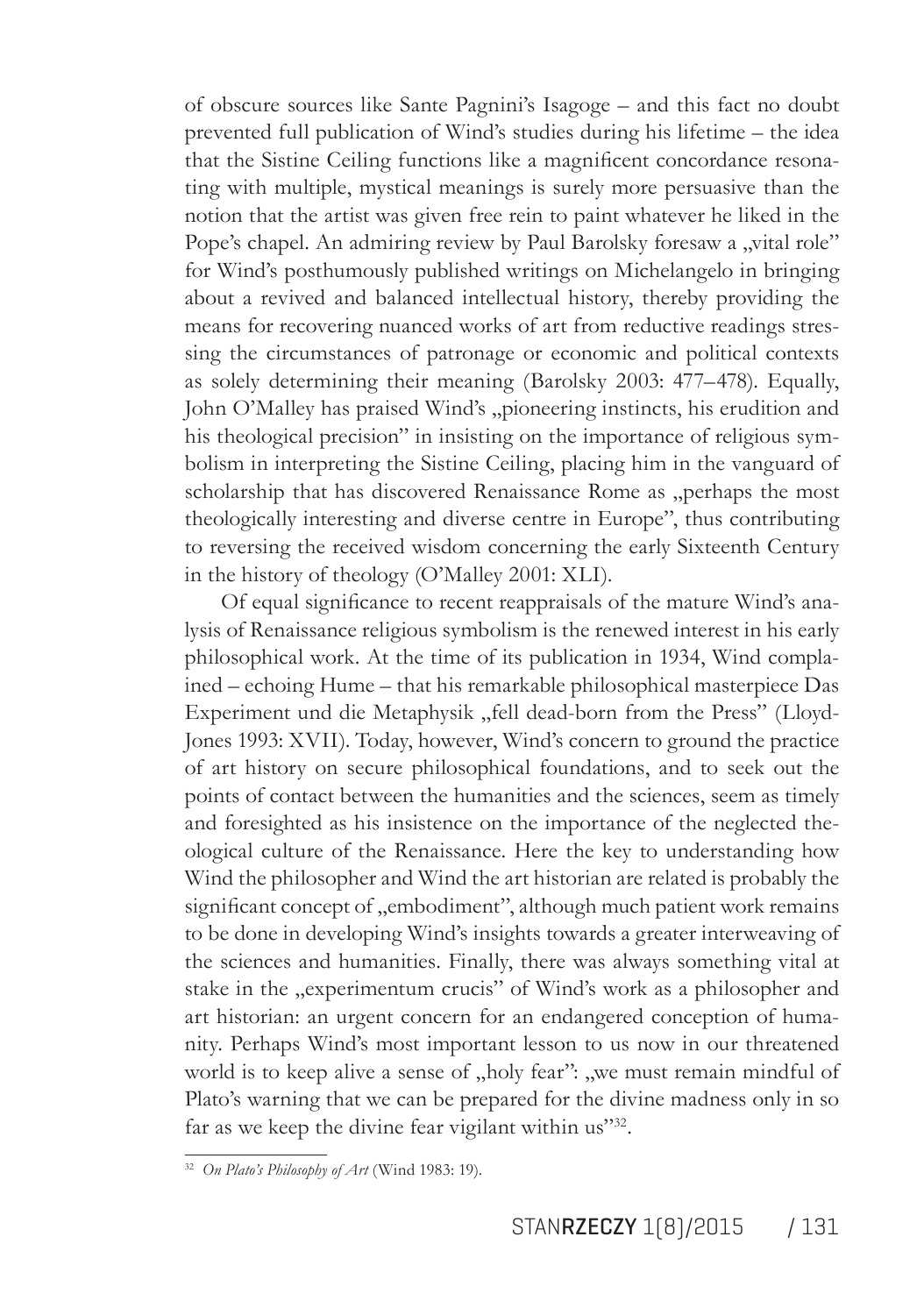#### **Note on Sources:**

Much of the biographical information presented here is derived from the documents in the Wind Archive in Special Collections in the Bodleian Library in Oxford. This can currently only be navigated using the manuscript catalogue created by Margaret Wind. However, a digitisation project is currently under way which should make this important archive more accessible to scholars.

I am most grateful to Robert Pawlik for his valuable help in writing this piece, his exemplary editing, and stimulating conversation. Any errors that remain are my own.

#### Bibliography:

/// Barolsky P. 2003. Review of "The Religious Symbolism of Michelangelo", "Renaissance Quarterly", 56, 2, s. 477–478.

/// Berlin I. 2011. *Enlightening. Letters 1946-1960*, red. H. Hardy, J. Holmes, Pimlico, London.

/// Bredekamp H. 1998. Falsche Skischwünge. Winds Kritik an Heidegger und Sar*tre*, [w:] *Edgar Wind: Kunsthistoriker und Philosoph*, red. H. Bredekamp, B. Buschendorf, F. Hartung, J. M. Krois, Akademie Verlag, Berlin, s. 207–226.

/// Busch W. 1998. *Heroisierte Portr‰ts? Edgar Wind und das englische Bildnis des 18. Jahrhunderts*, [w:] *Edgar Wind: Kunsthistoriker und Philosoph*, red. H. Bredekamp, B. Buschendorf, F. Hartung, J. M. Krois, Akademie Verlag, Berlin, s. 33–48.

/// Buschendorf B. 1985. "War ein sehr tüchtiges gegenseitiges Fördern". Edgar *Wind und Aby Warburg*, "Idea: Jarhbuch der Hamburger Kunsthalle", IV, s. 165–209.

/// Buschendorf B. 1993. Auf dem Wegnach England – Edgar Wind und die Emigration der Bibliothek Warburg, [w:] *Porträt aus Büchern*, red. M. Diers, Dölling und Galitz Verlag, Hamburg, s. 85–128.

/// Buschendorf B. 1998. Zur Begründung der Kulturwissenschaft. Der Symbol *begriff bei Friedrich Theodor Vischer, Aby Warburg und Edgar Wind*, [w:] *Edgar Wind: Kunsthistoriker und Philosoph*, red. H. Bredekamp, B. Buschendorf, F. Hartung, J. M. Krois, Akademie Verlag, Berlin, s. 227–248.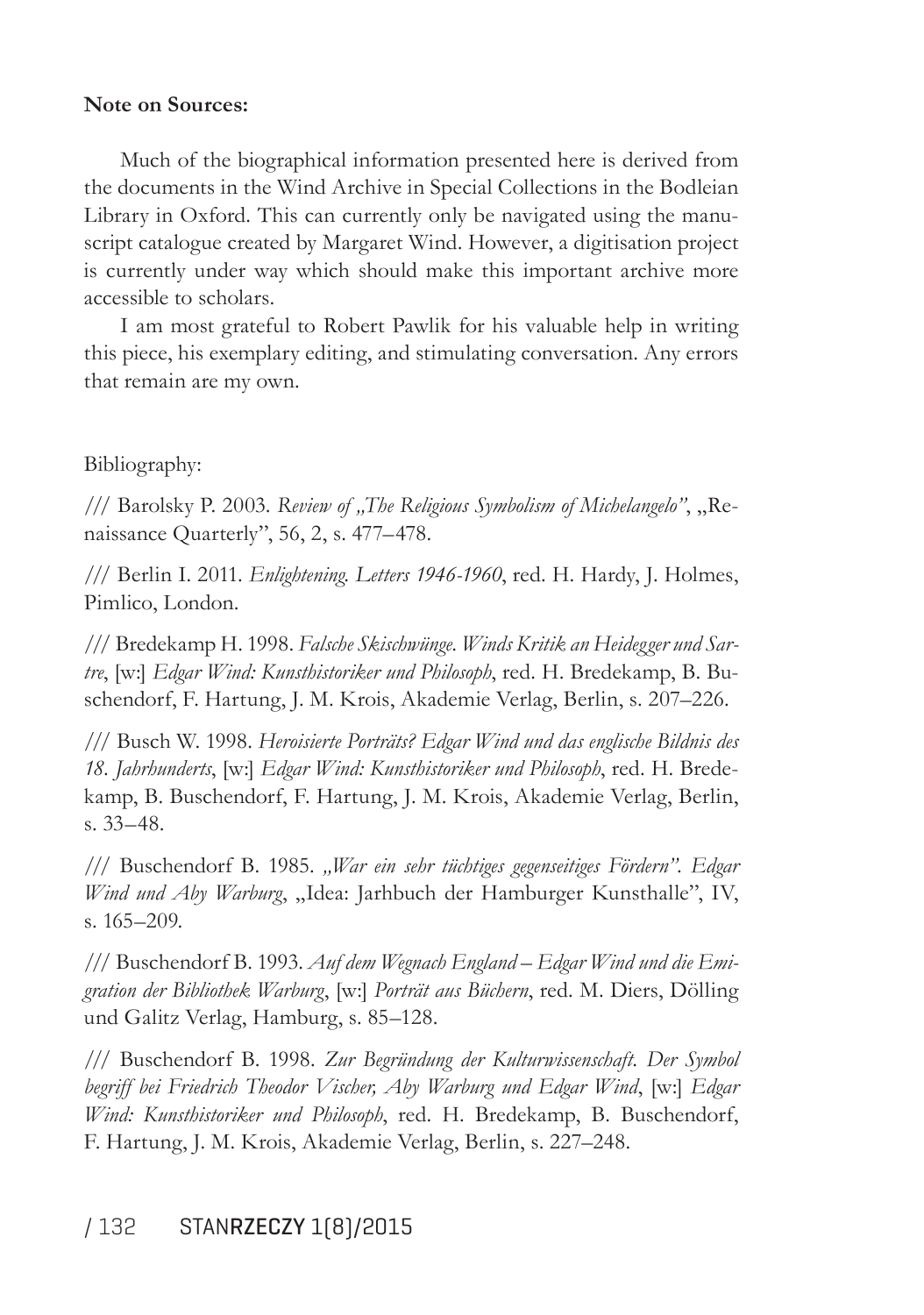/// Buschendorf B. 2001. *Das Prinzip der inneren Grenzsetzung und seine metho*dologische Bedeutung für di Kulturwissenschaften, [w:] Edgar Wind, *Das Experiment und die Metaphysik*, Suhrkamp, Frankfurt, s. 270–326.

/// Buschendorf Ch. 1998. *Kunst als Kritk. Edgar Wind und das Symposium*  Art and Morals, [w:] *Edgar Wind: Kunsthistoriker und Philosoph*, red. H. Bredekamp, B. Buschendorf, F. Hartung, J. M. Krois, AkademieVerlag, Berlin, s. 117–134.

/// Chaney E. 2013. *R. B. Kitaj (1932–2007). Warburgian Artist*, "emaj", issue 7.1, November.

/// de Mille A. 1973. *Speak to Me, Dance with Me*, Popular Library, New York.

/// Dempsey Ch. 1997. *The Portrayal of Love. Botticelliís ëPrimaveraí and Humanist Culture at the Time of Lorenzo the Magniicent*, Princeton University Press, Princeton.

/// Engel F. 2012. *ìIn einem sehr gel‰uterten Sinne sind sie doch eigentliche in*  Empirist". Ernst Cassirer und Edgar Wind im Streit um di Verkörperung von *Symbolen*, [w:] *Et in imagine ego: Facetten von Bildakt und Verkörperung*, red. U. Feist, M. Rath, Walter de Gruyter, Berlin, s. 369–392.

/// Engel F. 2014. *Though This Be Madness. Edgar Wind and the Warburg Tradition*, [w:] *Bildakt at the Warburg Institute*, red. Sabine Marienberg, Jürgen Trabant, De Gruyter, Berlin, s. 87-116.

/// Faye E. 2011. *Heidegger. The Introduction of Nazism into Philosophy*, tłum. M.B. Smith, Yale University Press, New Haven and London.

/// Ferretti S. 1991. *Edgar Wind: dalla filosofia alla storia dell'arte*, "La Cultura", s. 346–357.

/// Gaston R. 2003. *Review of "The Religious Symbolism of Michelangelo*", "The Burlington Magazine", 145, 1208, s. 797–798.

/// Gilbert C. 1984. *Edgar Wind as Man and Thinker*, "New Criterion", 3, October, s. 36–42.

/// Goldfarb C.R. 1999. *Edgar Wind and the World Famous Komodo Dragon*, "The Centennial Review", 43, 1, s. 125–134.

/// Gombrich E.H. 1971. *Aby Warburg. An Intellectual Biography*, "The Times Literary Supplement", 25 June, s. 735–736.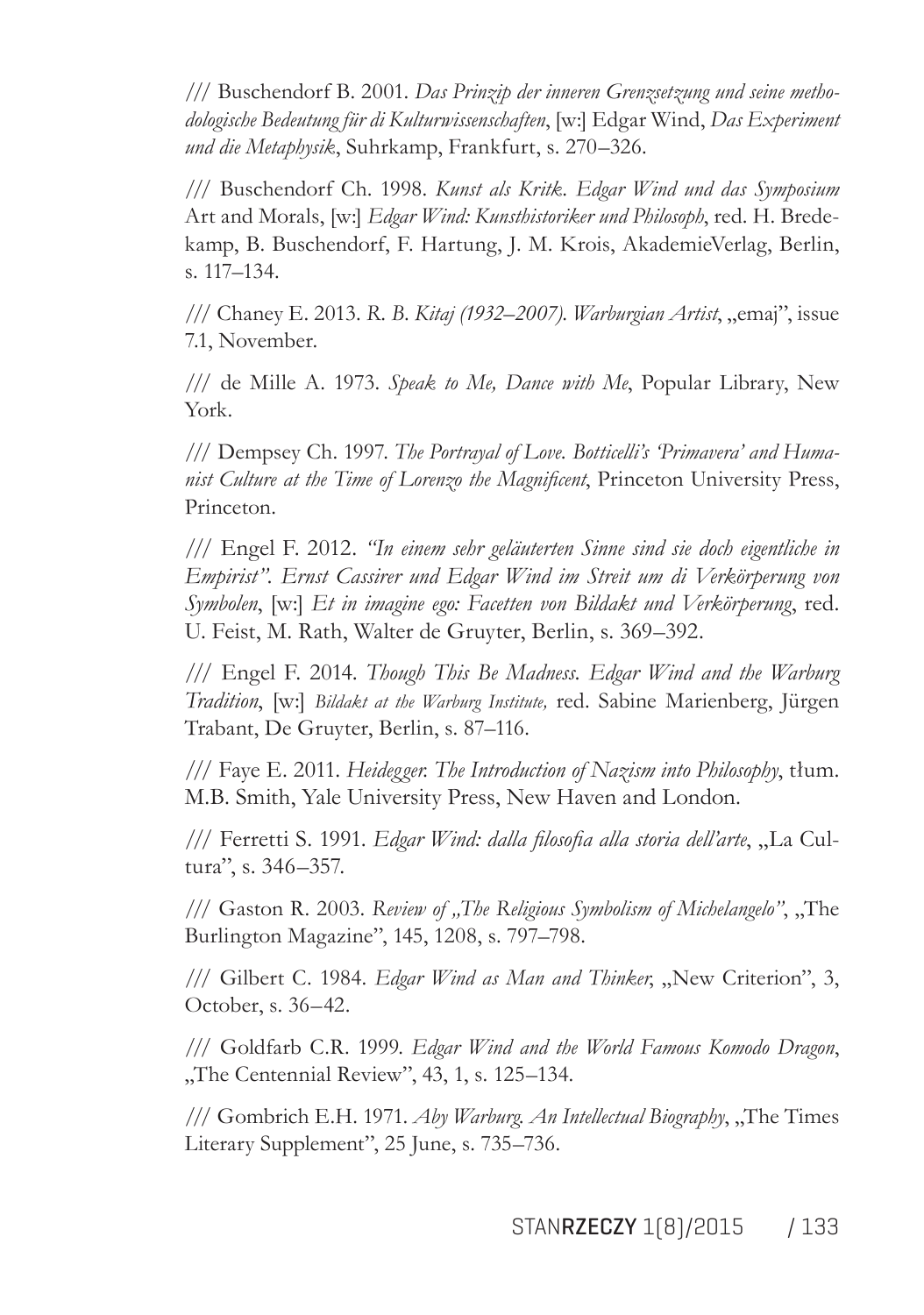/// Gombrich E.H., Eribon D. 1993. *Looking for Answers. Conversations on Art and Science*, Harry Abrams, New York.

/// Hadot P. 1992. *Métaphysique et images*, "Préfaces", s. 33–37.

/// Hadot P. 1998. Metaphysik und Bilder. Ein Gespräch mit Pierre Hadot, [w:] *Edgar Wind: Kunsthistoriker und Philosoph*, red. H. Bredekamp, B. Buschendorf, F. Hartung, J. M. Krois, AkademieVerlag, Berlin, s. 251–257.

/// Heckscher W.S. 1969. *Erwin Panofsky. A Curriculum Vitae*, "Record of the Art Museum, Princeton University", 28, 1, s. 12–13.

/// Hook S. 1987. *Out of Step. An Unquiet Life in the 20th Century*, Harper & Row, New York, s. 498–508.

/// Klibansky R. 1992. *Edgar Wind. Itinéraire d'un philosophe historien de l'art. Entretien avec Raymond Klibansky*, "Préfaces", s. 28–32.

/// Krois J.M. 1998. *Kunst und Wissenschaft in Edgar Winds Philosophie der Verkˆrperung*, [w:] *Edgar Wind: Kunsthistoriker und Philosoph*, red. H. Bredekamp, B. Buschendorf, F. Hartung, J. M. Krois, AkademieVerlag, Berlin, s. 181– 205.

/// Krois J.M. 2009. *Einletung*, [w:] Edgar Wind, *Heilige Furcht und andere Schriften zum Verh‰ltnis von Kunst und Philosophie*, red. J. M. Krois, R. Ohrt, Philo Fine Arts, Hamburg, s. 9–40.

/// Latella C. 2009. *Wind and Riegl. The Meaning of a Problematical Grammar*,  $\mathcal{L}$  Journal of Art Historiography", 1, s. 1–47.

/// Lloyd Jones H. 1983. *A Biographical Memoir*, [w:] Edgar Wind, *The Eloquence of Symbols. Studies in Humanist Art*, red. Jaynie Anderson, Oxford University Press, Oxford.

/// Lloyd Jones H. 1993. *A Biographical Memoir*, [w:] Edgar Wind, *The Eloquence of Symbols. Studies in Humanist Art*, red. Jaynie Anderson, Clarendon Press, Oxford.

/// MacLeish A. 1940. *The Irresponsibles. A Declaration*, Duell, Sloan & Pearce, New York.

/// Ohrt R. 2009. ... ein Umweg. Nachwort, [w:] Edgar Wind, *Heilige Furcht und andere Schriften zum Verh‰ltnis von Kunst und Philosophie*, red. J. M. Krois, R. Ohrt, Philo Fine Arts, Hamburg, s. 395–425.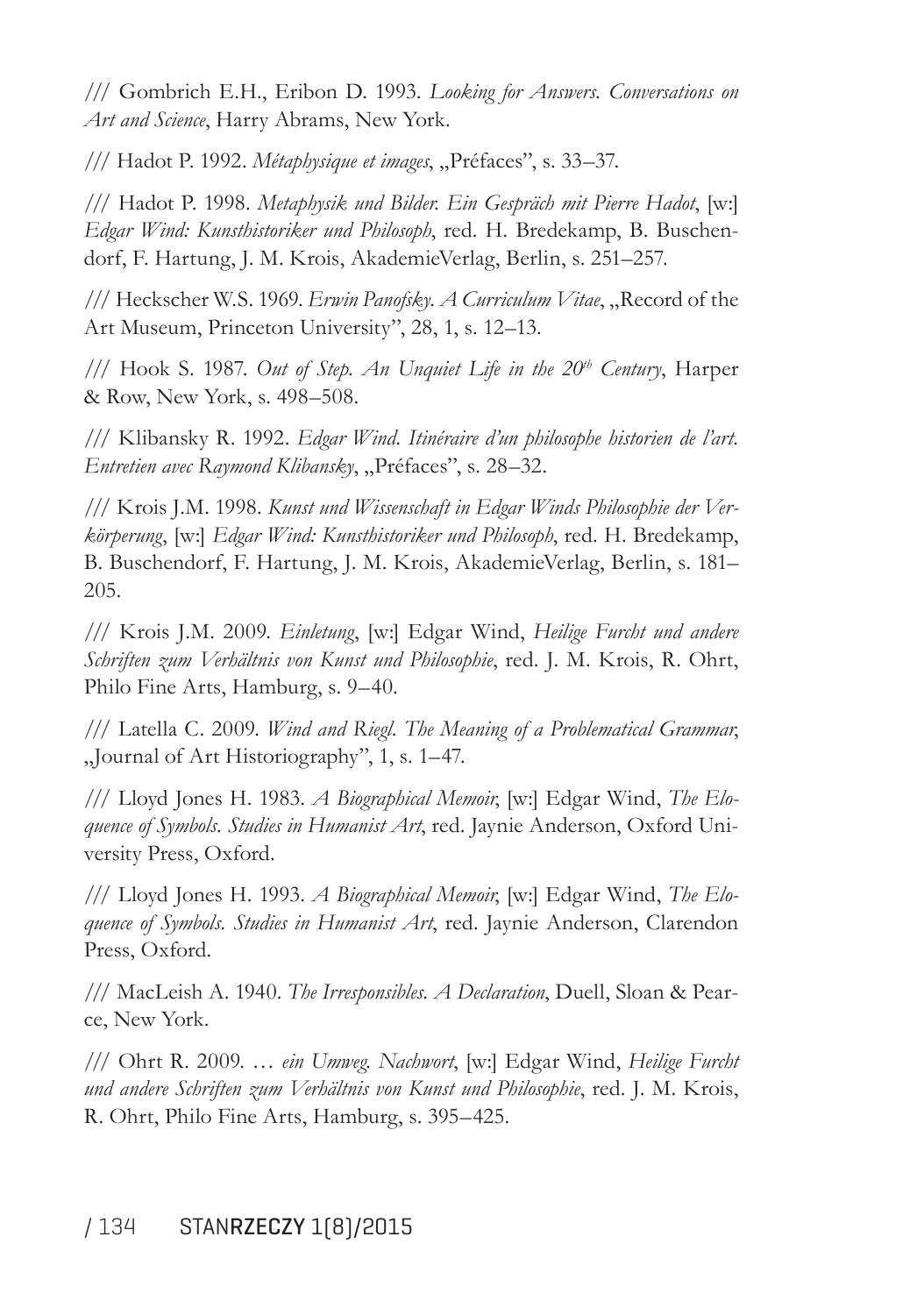/// O'Malley J.W. 2001. *The Religious and Theological Culture of Michelangeloís Rome, 1508–1512*, [w:] Edgar Wind, *The Religious Symbolism of Michelangelo. The Sistine Ceiling*, red. Elizabeth Sears, Oxford University Press, Oxford.

/// Ott H. 1993. *Martin Heidegger. A Political Life*, tłum. A. Blunden, Basic Books, London, s. 133–260.

/// Paulson R. 1987. Review of "Hume and the Heroic Portrait", "Eighteenth-Century Studies", 20, 4, s. 472–475.

/// Peirce Ch.S. 1934. *Collected Papers of Charles Sanders Peirce*, red. Charles Hartshorne, Paul Weiss, t. V, Harvard University Press, Cambridge, Massachusetts.

/// Peirce Ch.S. 1955. *How to Make Our Ideas Clear*, [w:] tegoż, *Philosophical Writings of Peirce*, red. Justus Buchler, Dover, New York.

/// Safranski R. 1998. *Martin Heidegger. Between Good and Evil*, tłum. E. Osers, Harvard University Press, Cambridge, Massachusetts and London, s. 225– 263.

/// Schneider P. 2009. *Begrifliches Denken – verkörpertes Sehen. Edgar Wind (1900–71)*, [w:] *Ideengeschichte der Bildwissenschaft. Siebzehn Porträts*, red. Jörg Probst, Jost Philipp Klenner, Suhrkamp, Sinzheim, s. 53–73.

/// Schneider P. 2011. *Die Aufgabe is gestellt. Nachwort*, [w:] Edgar Wind, *ƒsthetischer und kunstwissenschaftlicher Gegenstand. Ein Beitrag zur Methodologie der Kunstgeschichte*, red. P. Schneider, Philo Fine Arts, Hamburg, s. 357–378.

/// Steinberg L. 2001. *Leonardoís Incessant Last Supper*, Zone Books, New York.

/// Thomas B. [wkrótce]. *In Defence of Marginal Anarchy. Edgar Wind and the Congress for Cultural Freedom*, [w:] *Art History and the Cold War*, red. Grant Pooke, Ben Thomas, Ashgate, Farnham.

/// Tyler P. 1967. *The Divine Comedy of Pavel Tchelitchew*, Weidenfeld and Nicolson, London

/// Wind Archive, Special Collections, Bodleian Library, Oxford.

/// Wind E. 1924. *Aesthetischer und kunstwissenschaftlicher Gegenstand. Ein Beitrag zur Methodologie der Kunstgeschichte*. Auszug der Inaugural-Dissertation, Universität Hamburg.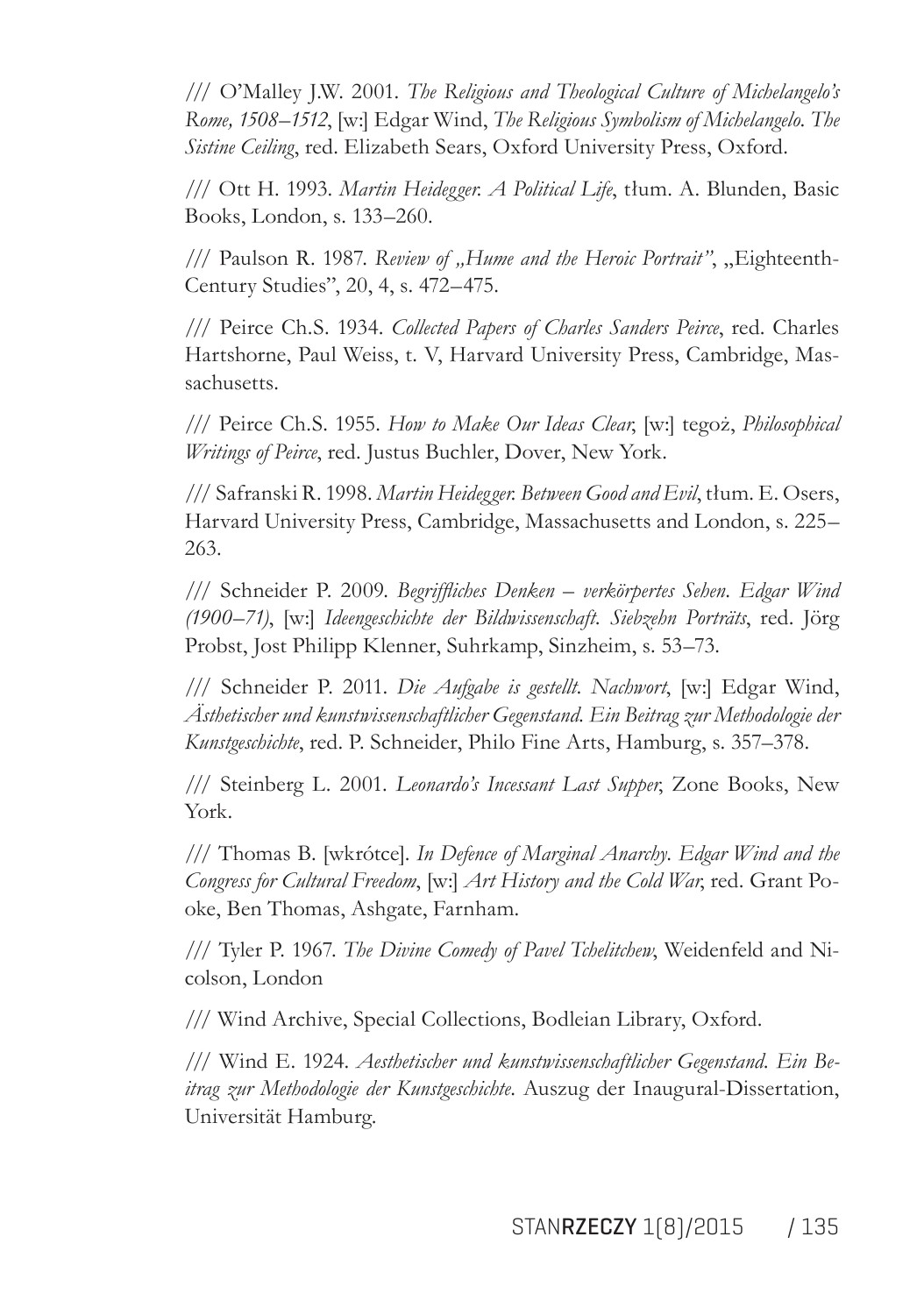/// Wind E. 1925a, *Contemporary German Philosophy*, "Journal of Philosophy", 22, 18, s. 477–493.

/// Wind E. 1925b. Zur Systematik der künsterischen Probleme, "Zeitschriftf ür Ästhetik und allgemeine Kunstwissenschaft", XVIII, s. 438–486.

/// Wind E. 1925c. *Theory of Art versus Aesthetics*, "The Philosophical Review" 34, s. 350–359.

/// Wind E. 1931. *Warburgs Begriff der Kulturwissenschaft und seine Bedeutung für* die Ästhetik, "Zeitschrift für Ästhetik und allgemeine Kunstwissenschaft", 25, s. 163–179.

/// Wind E. 1932. *Humanit‰ts idee und heroisiertes Portr‰t in der englischen Kultur*  des 18. Jahrhunderts, [w:] tegoż, *England und die Antike*, Vorträge der Bibliothek *Warburg 1930–1931*, Teubner, Leipzig and Berlin, s. 156–229.

/// Wind E. 1934. *Das Experiment und die Metaphysik. Zur Aulösung der kosmo*logischen Antinomien, J. C. B. Mohr, Tübingen.

/// Wind E. 1946a. *Jean-Paul Sartre. A French Heidegger*, "The Smith College Associated News", March, s. 1–4.

/// Wind E. 1946b. *Blood Iron and Intuition*, "Polemic", 5, September– October, s. 54–57.

/// Wind E. 1947. *Sante Pagnini and Michelangelo. A Study of the Succession of*  Savonarola, "Mélanges Henri Focillon, Gazette des Beaux–Arts", 6, XXVI, s. 211–246.

/// Wind E. 1948a. *Belliniís Feast of the Gods. A Study in Venetian Humanism*, Harvard University Press, Cambridge, Massachusetts.

/// Wind E. 1948b. *The Critical Nature of the Work of Art*, [w:] *Music and Criticism. A Symposium*, red. R. French, Harvard University Press, Cambridge, Mass., s. 55–72.

/// Wind E. 1952a. *Mathematics and Sensibility*, "The Listener", 1 May, s. 705-706.

/// Wind E. 1952b. *The Last Supper*, "The Listener", 8 May, s. 748.

/// Wind E. 1952c. *Leonardo as a Physiognomist*, "The Listener", 15 May, s. 788.